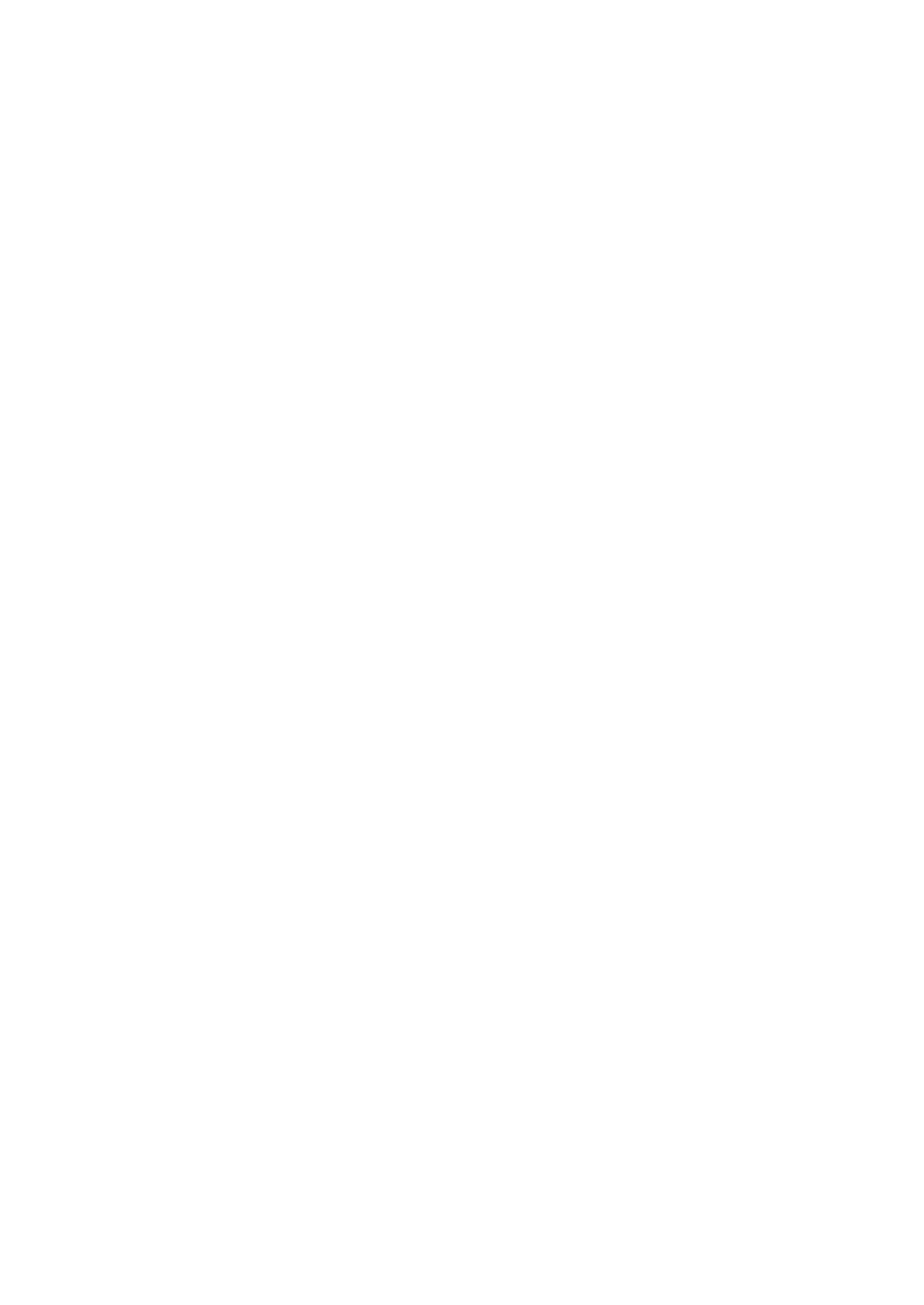### **CONTENTS**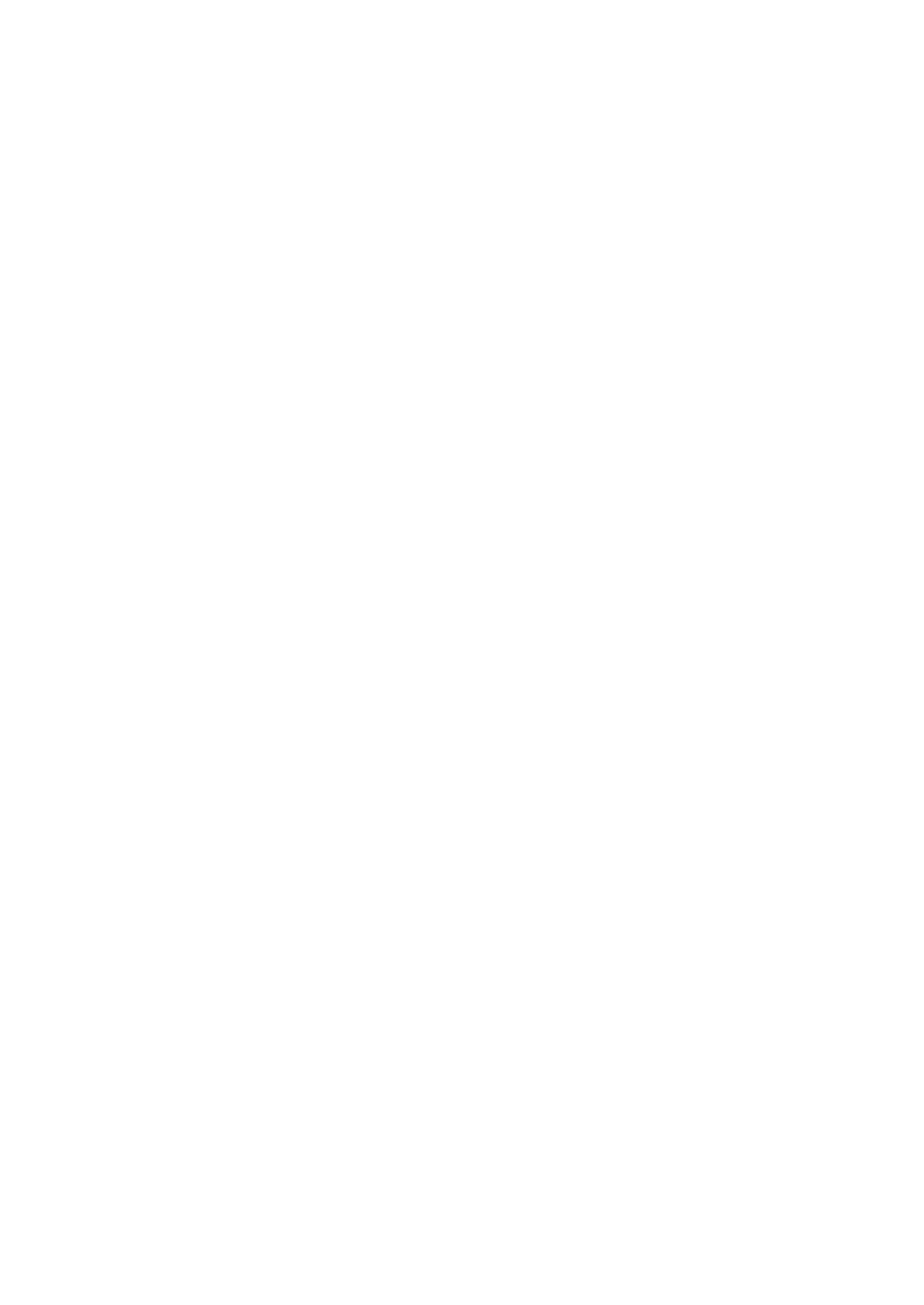### <span id="page-4-0"></span>**INTRODUCTION**

This is the Open Space Standards Paper prepared by Knight, Kavanagh & Page (KKP) for London Borough of Havering (LBH). It follows on from the preceding Open Space Assessment Report. Together the two documents provide an evidence base to help inform the future provision for open spaces in the Havering area.

The study sits alongside the Playing Pitch Strategy (PPS) and the Indoor Sport and Leisure Facility Strategy which are also being undertaken by KKP (provided in separate reports). The open space typology of formal outdoor sports is covered within the associated PPS. The PPS is undertaken in accordance with the methodology provided in Sport England's 'Playing Pitch Strategy Guidance: An approach to developing and delivering a Playing Pitch Strategy' (2013). The Indoor Sport and Leisure Facility Strategy is in accordance with Sport England's Assessing Needs and Opportunities Guide (ANOG) for indoor and outdoor sports facilities 2014.

The evidence presented in this report should be used to inform local plan and supplementary planning documents. It helps identify the deficiencies and surpluses in existing and future provision. In addition, it should help set an approach to securing open space facilities through new housing development and help form the basis for negotiation with developers for contributions towards the provision of appropriate open space facilities and their long term maintenance.

### *Scope*

In accordance with best practice recommendations a size threshold of 0.2 hectares has been applied to the inclusion of some typologies within the study. This means that, in general, sites that fall below this threshold are not audited. The table below details the open space typologies included within the study:

|             | <b>Typology</b>                                                | <b>Primary purpose</b>                                                                                                                                                            |
|-------------|----------------------------------------------------------------|-----------------------------------------------------------------------------------------------------------------------------------------------------------------------------------|
|             | Parks and gardens                                              | Accessible, high quality opportunities for informal<br>recreation and community events.                                                                                           |
|             | Natural and semi-natural<br>greenspaces                        | Wildlife conservation, biodiversity and environmental<br>education and awareness. Includes urban woodland<br>and beaches, where appropriate.                                      |
|             | Amenity greenspace                                             | Opportunities for informal activities close to home or<br>work or enhancement of the appearance of<br>residential or other areas.                                                 |
| Greenspaces | Provision for children and<br>young people                     | Areas designed primarily for play and social<br>interaction involving children and young people, such<br>as equipped play areas, MUGAs, skateboard areas<br>and teenage shelters. |
|             | Allotments                                                     | Opportunities for those people who wish to do so to<br>grow their own produce as part of the long term<br>promotion of sustainability, health and social<br>inclusion.            |
|             | Cemeteries, disused<br>churchyards and other burial<br>grounds | Quiet contemplation and burial of the dead, often<br>linked to the promotion of wildlife conservation and<br>biodiversity.                                                        |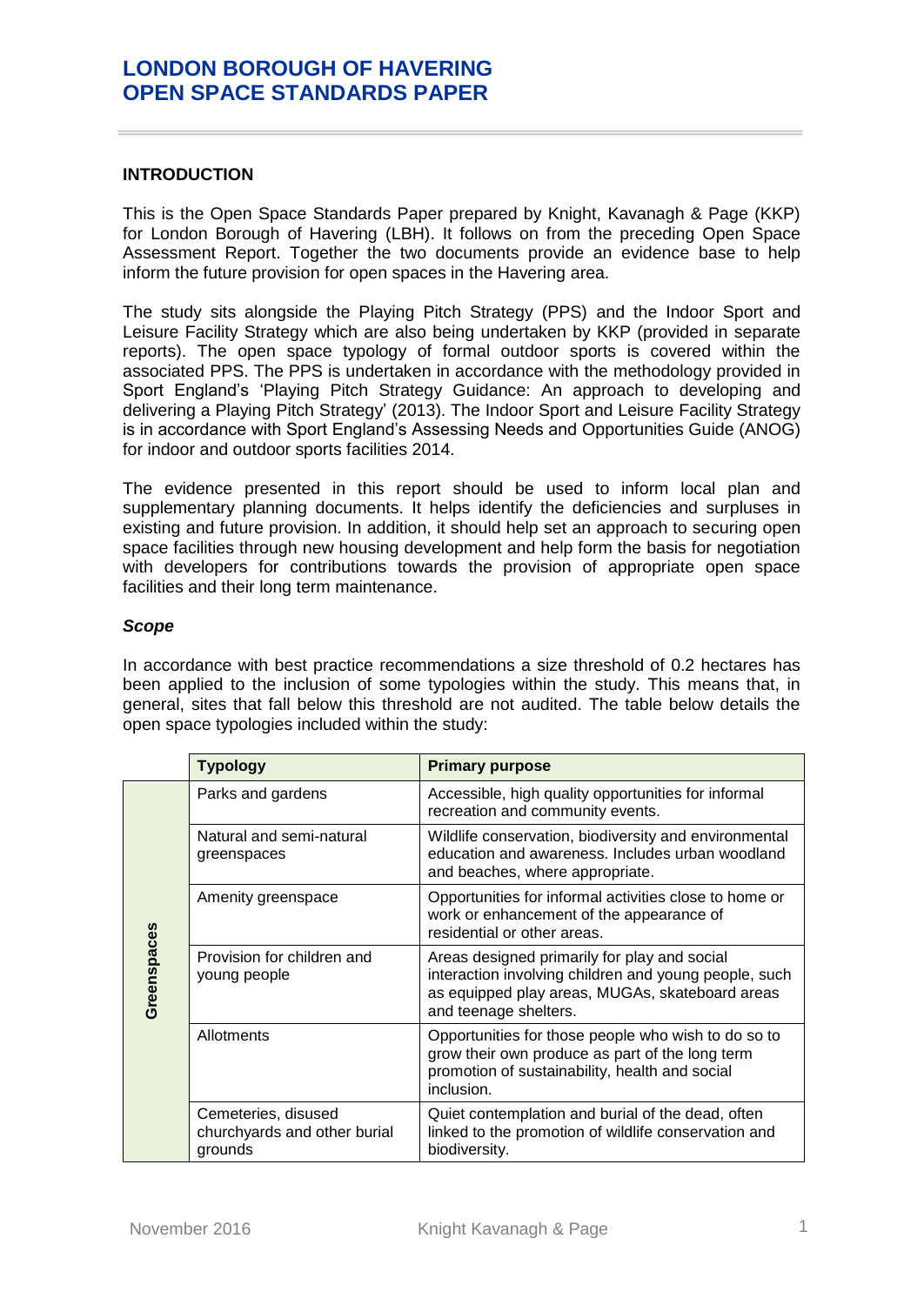|                     | <b>Typology</b>                                                                                                  | <b>Primary purpose</b>                                                                 |
|---------------------|------------------------------------------------------------------------------------------------------------------|----------------------------------------------------------------------------------------|
| δĝ<br>Civic<br>spac | Civic and market squares and<br>other hard surfaced areas<br>designed for pedestrians<br>including the promenade | Providing a setting for civic buidings, public<br>demonstrations and community events. |

The provision standards used to determine deficiencies and surpluses for open space are set in terms of quantity, quality and accessibility throughout the report.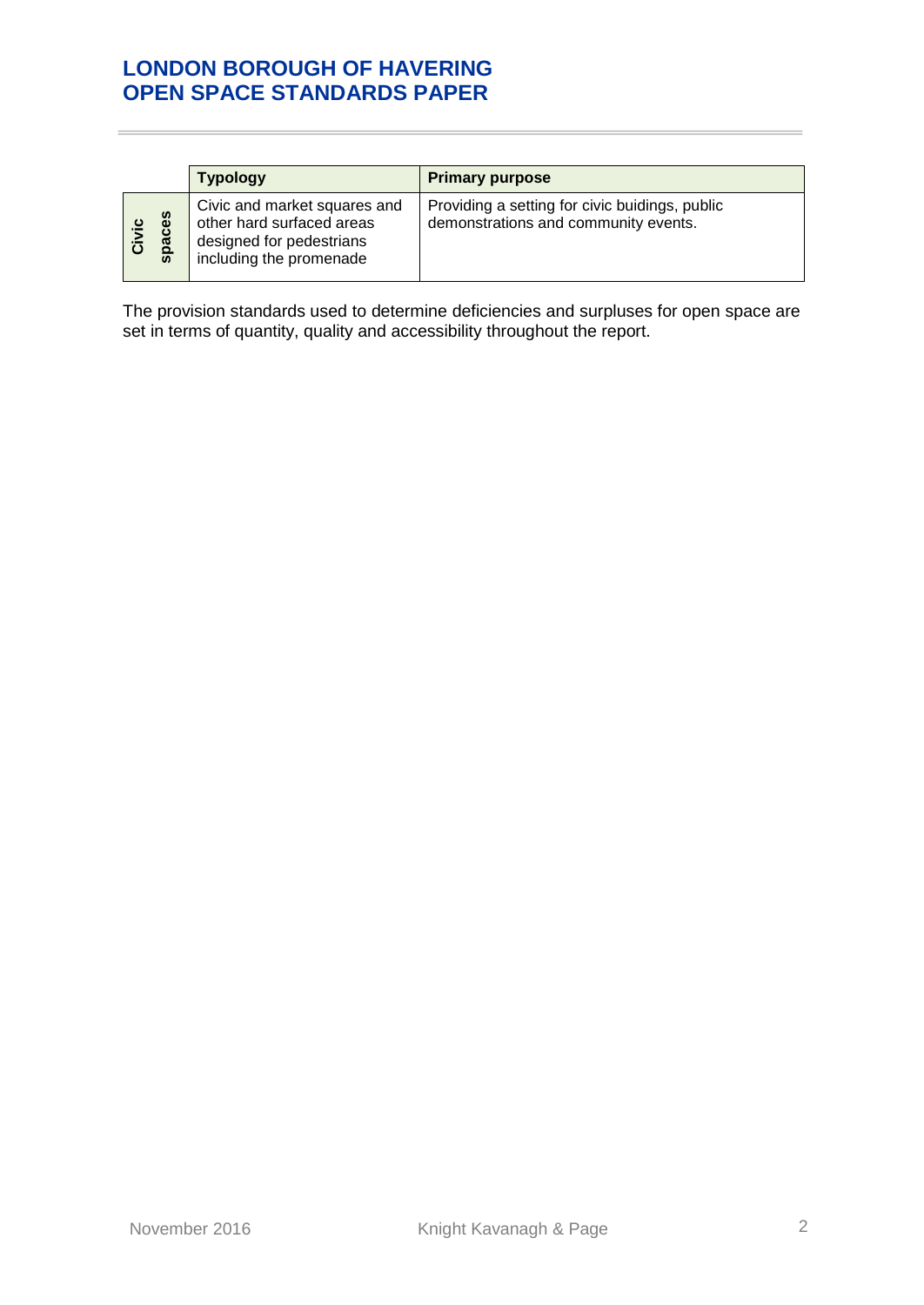#### <span id="page-6-0"></span>**ASSESSMENT REPORT SUMMARIES**

The following section provides a summary from the Assessment Report on a typology by typology basis.

### *Parks and gardens*

- 24 sites are classified as parks and gardens totaling 641 hectares.
- Catchment gaps are noted to the east of the Central Analysis Area and to the south west of the South Analysis Area. This is thought to be sufficiently serviced by other forms of open space such as amenity greenspace which provide opportunities to recreation.
- Nearly all parks score both above and below the threshold for quality. The lowest scoring site is Grenfell Park. Issues with litter are highlighted.
- High scoring sites for quality, such as Upminster Park and Raphael Park, do so due to the wide range of features they contain and the excellent standards of provision.
- There are several sites with Green Flag Award status.
- All sites (except one) are assessed as being of high value, with the important social interaction, health benefits, ecological value and sense of place sites offer being recognised.

#### *Natural and semi-natural greenspace*

- LBH has 22 natural and semi-natural greenspace sites covering 441 hectares. The area also contains the nationally recognised Rainham Marshes RSPB Reserve.
- The 30 minute drive time accessibility standard shows no shortfalls. However, gaps are highlighted from the 10 minute walk time catchment; mostly the densely populated areas. New natural sites are not thought to be required to meet this gap but there may be a need to ensure that other types of open spaces contain such associated features.
- There are seven designated LNRs in LBH which means the area sufficiently meets the ANGSt standard recommended for provision.
- Natural greenspace sites are of good quality with 77% rating above the threshold.
- Sites rating below the threshold are due to a poor general appearance and cleanliness. Often other issues are observed such as litter and fly tipping.
- Nearly all sites rate above the threshold for value. Only three score below the threshold; Straight Road Woodlands, Shoulder of Mutton and The Chase. These also rate low for quality. However, their role as habitat provision is acknowledged.
- Higher scoring sites for value, such as Broadfields & Thames Chase Forest Centre, provide an excellent range of opportunities and uses for visitors.

#### *Amenity greenspace*

- There are 54 amenity greenspace sites in LBH; 129 hectares of amenity space.
- Provision is relatively evenly spread across LBH. Although the Central Analysis Area has a slightly lower amount per 1,000 populations (0.39) compared to 0.68 and 0.56 respectively for the North and South areas.
- The 10 minute walk time suggests a good level of coverage. Gaps in provision are noted against a five minute walk time. These are, however, served by other open space typologies.
- Overall amenity greenspaces quality is positive. Half of sites rate above the threshold and only a handful face any specific issues; some due to size, access or maintenance.
- In addition to its multifunctional role, amenity greenspace makes a valuable contribution to visual aesthetics for communities – hence most sites rate above the threshold for value.
- 17 sites rate low for quality and value. Where they cannot be improved, some may be better suited to be/become different forms of open space or could feasibly be surplus.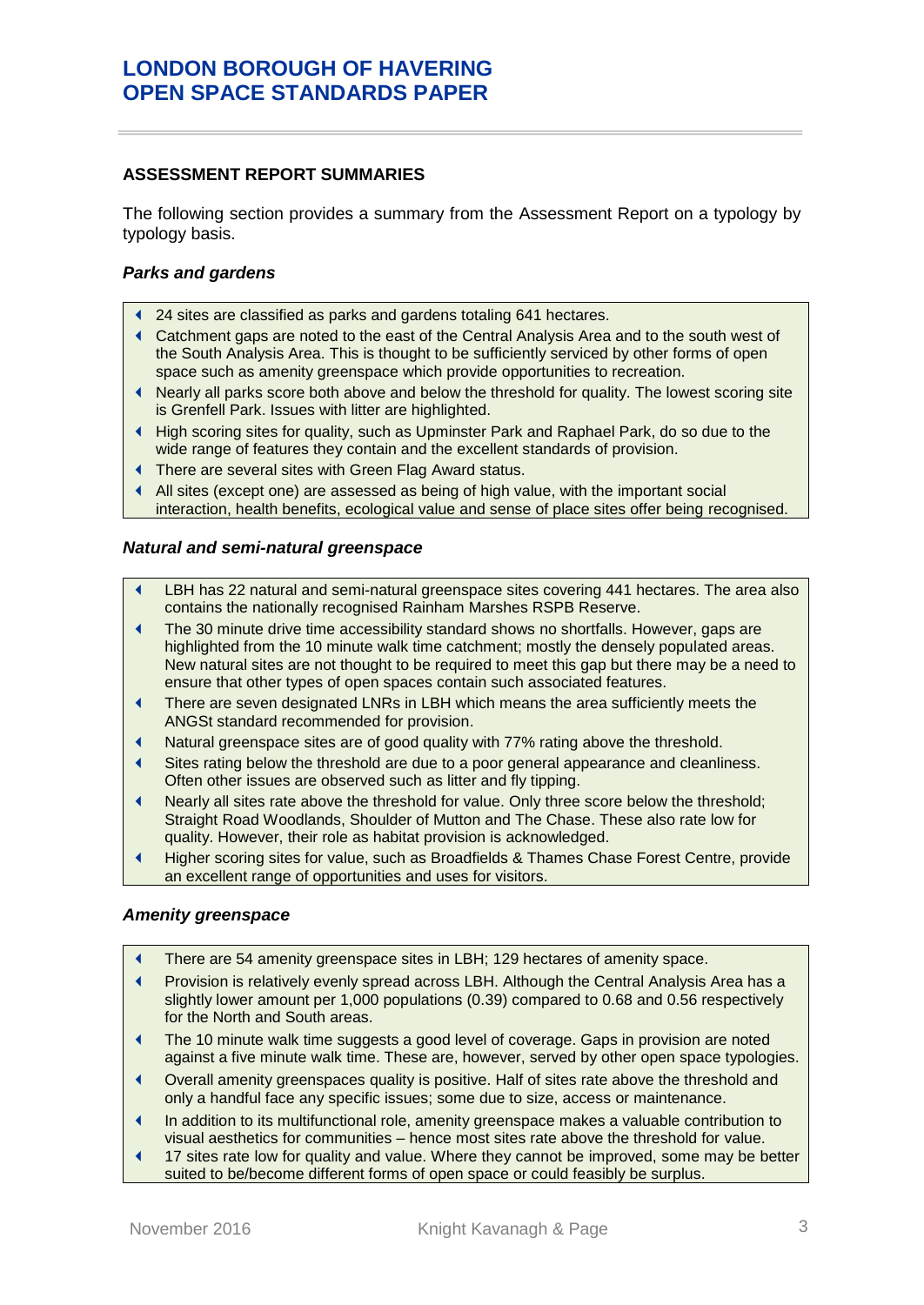#### *Provision for children and young people*

- There are 40 play provision sites in LBH; a total of over six hectares.
- Over half of play provision sites (22) are identified as also containing play facilities catering for older age ranges. There are also 14 sites with outdoor gym equipment.
- The South Analysis Areas has the highest amount of provision per 1,000 populations. Not surprisingly the area has the greater amount of total provision.
- The 10 minute walk time accessibility standard covers the majority of the area. However, there are a few gaps noted in the Central and South Analysis Areas.
- The majority (80%) play sites are above the threshold for quality. Quality is generally good. There are a few sites where a perceived lack of maintenance and appearance is noted.
- All play provision is rated above the threshold for value.

#### *Allotments*

- There are 27 allotments sites in LBH: equating to more than 36 hectares.
- All are owned by the Council and self managed by allotment association.
- Current amount of provision is below the NSALG recommended amount. Furthermore, no individual analysis area meets the NSALG standard either.
- There are waiting lists for allotments across LBH; suggesting that demand for allotments is not currently being met by supply.
- Despite a few sites being below the quality threshold, for the majority of allotments quality is sufficient.
- All allotments are assessed as high value reflecting the associated social inclusion and health benefits, their amenity value and the sense of place offered by provision.
- Continuing measures should be made to provide additional plots in the future.

#### *Cemeteries*

- LBH has six cemeteries and churchyards: just less than 29 hectares of provision.
- There is a fairly even distribution of provision across Havering.
- The need for additional burial provision is driven by the demand for burials and capacity; currently there would appear to be a sufficient amount of capacity remaining.
- Nearly all cemeteries and churchyards rate above the threshold for quality. However, one sites rates below the threshold. This is viewed as having a poorer level of maintenance and appearance in comparisons to other sites.

All cemeteries are assessed as high value in LBH, reflecting that generally provision has a cultural/heritage role and provide a sense of place to the local community.

#### *Civic space*

- Four are sites classified as civic spaces in LBH equating to less than one hectares of provision. Most sites are identified as war memorials with the exception of Romford Market Place.
- Other forms of provision in the area (e.g. parks and gardens) also provide localised opportunities associated with the function of civic space.
- Quality and value of provision is good with an acceptable maintenance and appearance. Sites provide an important and unique cultural/heritage role to local communities.
- The Market Place is subject to regeneration plans which will further increase its quality and value.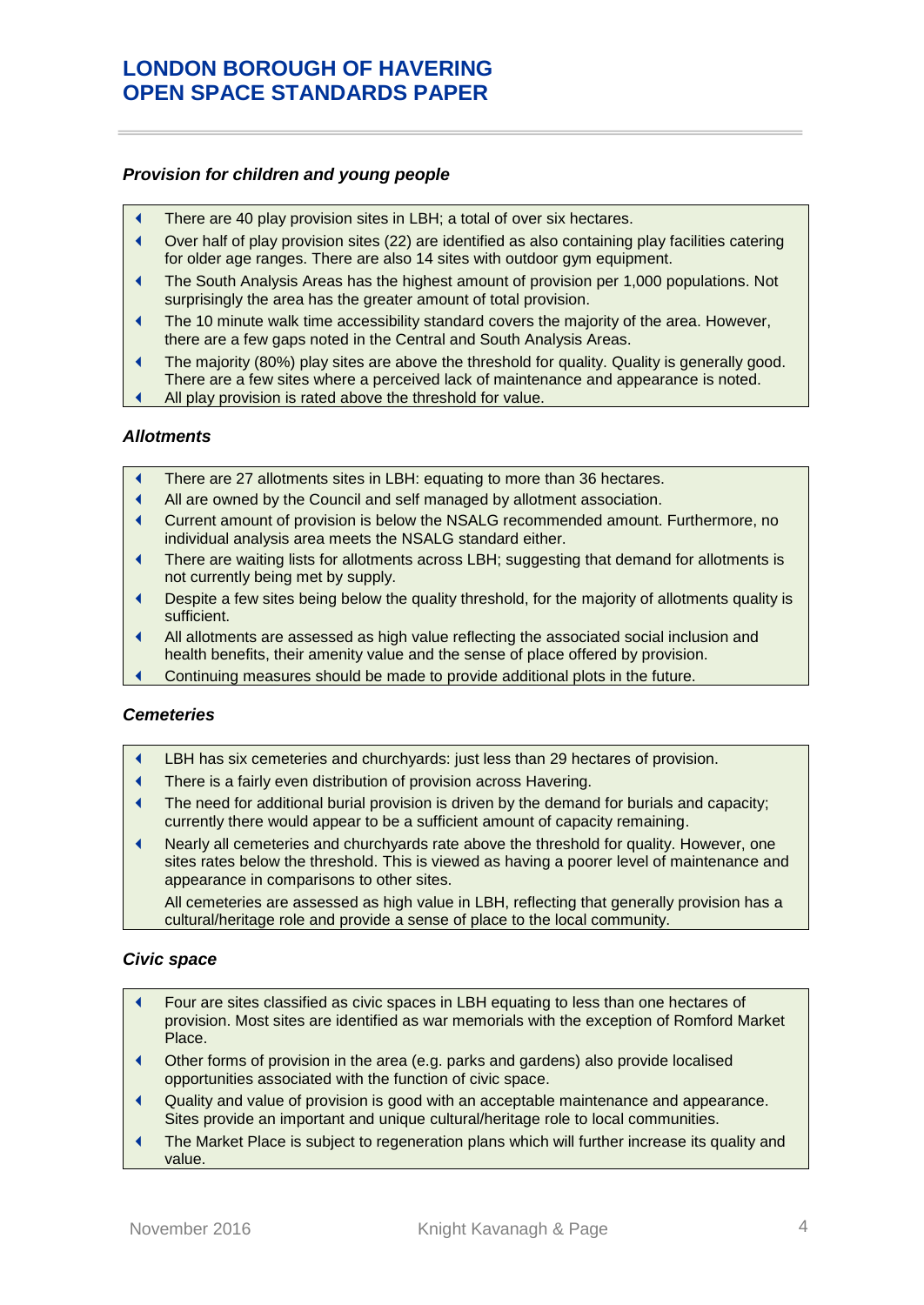#### <span id="page-8-0"></span>**QUALITY STANDARDS**

The quality standard is in the form of a quality and value matrix. In order to determine whether sites are high or low quality (as recommended by best practice guidance) the results of the site assessments have been colour-coded against a baseline threshold; high being green and low being red.

The primary aim of applying a threshold is to identify sites where investment and/or improvements may be required. It can also be used to set an aspirational quality standard to be achieved (if desired) in the future and to inform decisions around the need to further protect sites from future development (particularly when applied with its respective value score in a matrix format).

The base line threshold for assessing quality is set around 60%, based on the pass rate for Green Flag Award criteria (site visit criteria also being based on the Green Flag Award). This is the only national benchmark available for parks and open spaces. No other good practice examples are adopted for the setting of quality and value thresholds in the UK.

Site visit criteria used for Green Flag are not always appropriate for every open space typology and are designed to represent an exceptionally high standard of site. Therefore, the baseline threshold (and subsequent applied standard) for certain typologies is lowered to better reflect local circumstances, whilst still providing a distinction between sites of a higher or lower quality.

<span id="page-8-1"></span>

| <b>Typology</b>                         | <b>Quality threshold</b> | <b>Value threshold</b> |
|-----------------------------------------|--------------------------|------------------------|
| Parks and gardens                       | 60%                      | <b>20%</b>             |
| Natural and semi-natural greenspace     | 50%                      | <b>20%</b>             |
| Amenity greenspace                      | 50%                      | <b>20%</b>             |
| Provision for children and young people | 60%                      | 20%                    |
| Allotments                              | 50%                      | <b>20%</b>             |
| Cemeteries/churchyards                  | 60%                      | 20%                    |
| Civic space                             | 50%                      | <b>20%</b>             |

*Quality and value thresholds*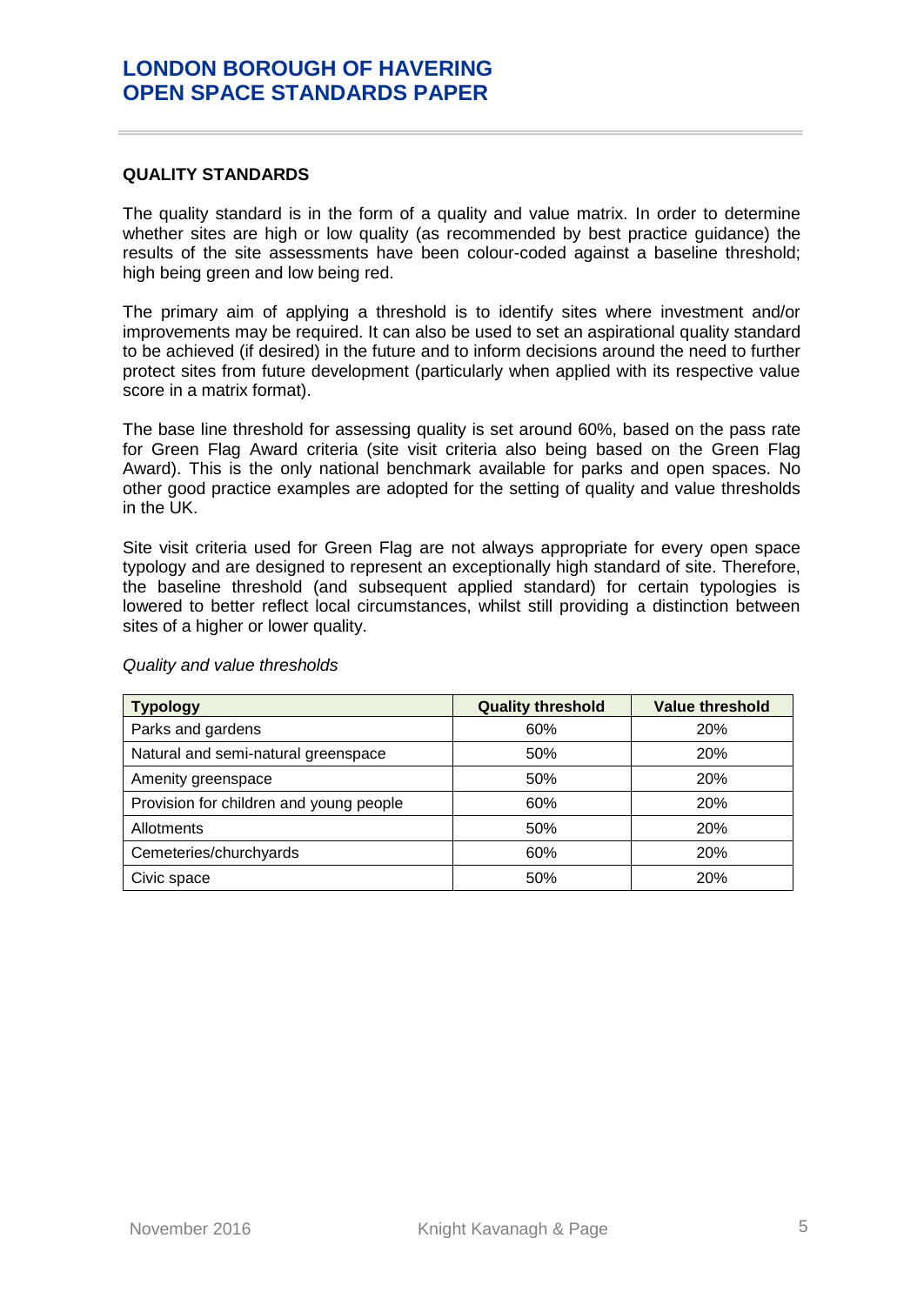### **Identifying deficiencies**

### <span id="page-9-0"></span>*Quality*

The following table is a summary of the application of the quality standards in Havering.

| <b>Typology</b>          | <b>Threshold</b> |        | <b>Scores</b> |                | No. of sites |             |
|--------------------------|------------------|--------|---------------|----------------|--------------|-------------|
|                          |                  | Lowest | Average       | <b>Highest</b> | Low          | <b>High</b> |
|                          |                  | score  | score         | score          |              |             |
| Allotments               | 50%              | 36%    | 53%           | 70%            | 4            | 18          |
| Amenity greenspace       | 40%              | 9%     | 48%           | 75%            | 27           | 27          |
| Cemeteries/churchyards   | 50%              | 66%    | 73%           | 89%            | 1            | 5           |
| Provision for children & | 60%              | 30%    | 66%           | 90%            | 8            | 32          |
| young people             |                  |        |               |                |              |             |
| Civic space              | 50%              | 51%    | 53%           | 56%            |              | 3           |
| Park and gardens         | 50%              | 18%    | 53%           | 86%            | 5            | 17          |
| Natural & semi-natural   | 60%              | 31%    | 71%           | 93%            | 2            | 22          |
| greenspace               |                  |        |               |                |              |             |
| <b>TOTAL</b>             |                  | 9%     | 59%           | 93%            | 47           | 124         |

*Quality scores for all open space typologies*

A total of 171 sites receive a rating for quality and value out of the 176 site included in the audit. Sites not receiving a quality and value score were either not viewable at the time of the visit or only added to the study at a late stage.

Most assessed open spaces in LBH (73%) rate above the quality thresholds set. Proportionally a higher percentage of parks and gardens (77%) rate above the threshold for quality. This is a reflection of their excellent appearance and high standard.

The typologies of cemeteries, provision for children and young people, civic space and natural and semi-natural greenspace are generally all of a good quality. In particular, the proportion of natural and semi-natural greenspace and cemeteries rate as being of a high quality is noticeable. Although these typologies still contain rating below the thresholds.

Amenity greenspace has a higher proportion of sites to rate below the threshold than compared to other typologies; half of provision scores low for quality. This is thought to reflect the difference in the wide range and type of sites classified under this typology; as some sites are without additional features or facilities in comparison to others.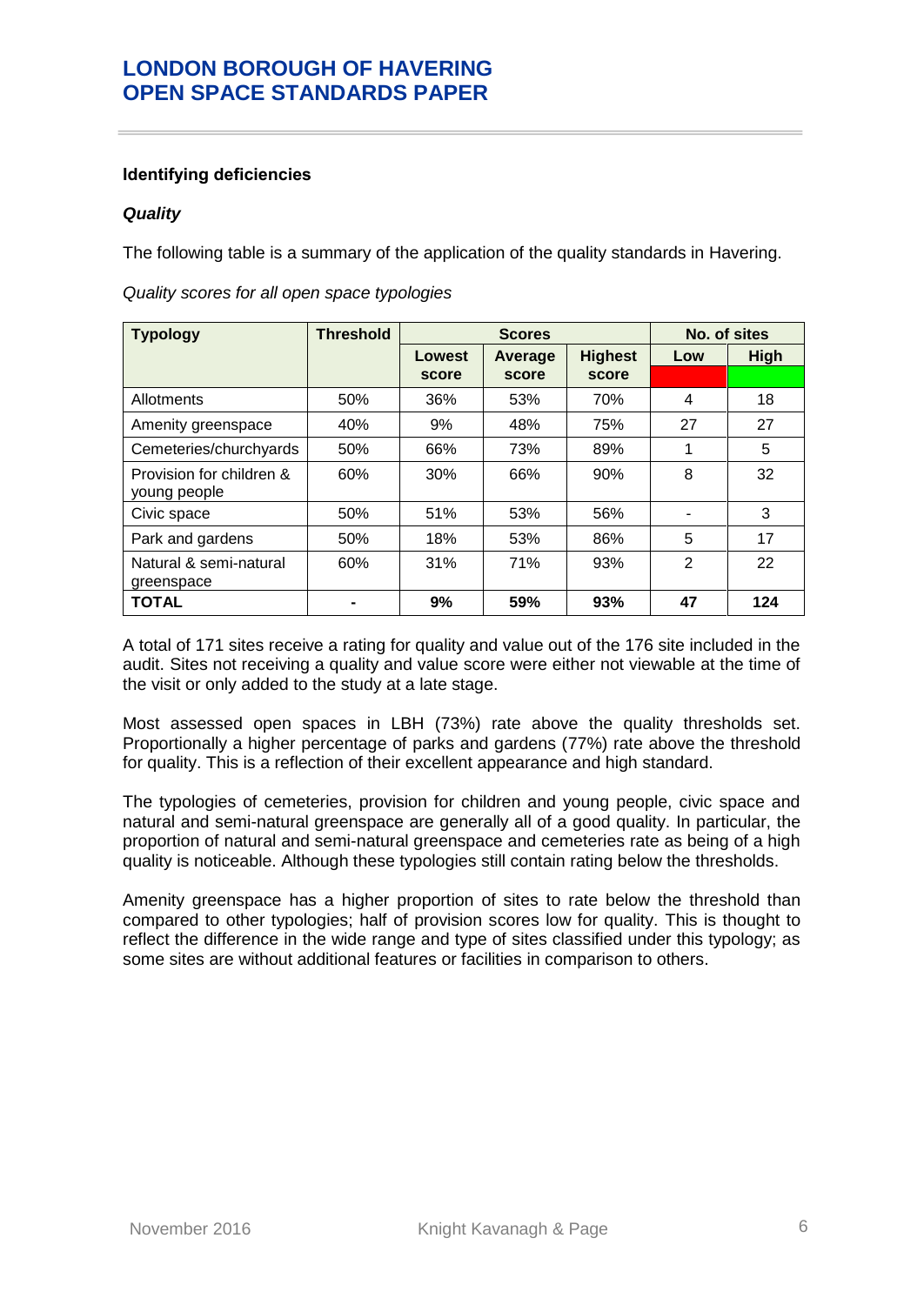### <span id="page-10-0"></span>*Value*

The following table is a summary of the application of the value standards in Havering.

|  | Value scores for all open space typologies |  |
|--|--------------------------------------------|--|
|--|--------------------------------------------|--|

| <b>Typology</b>                          | <b>Threshold</b> |        | <b>Scores</b>             | No. of sites |                |             |
|------------------------------------------|------------------|--------|---------------------------|--------------|----------------|-------------|
|                                          |                  | Lowest | <b>Highest</b><br>Average |              | Low            | <b>High</b> |
|                                          |                  | score  | score                     | score        |                |             |
| Allotments                               | 20%              | 28%    | 37%                       | 48%          | $\blacksquare$ | 22          |
| Amenity greenspace                       | 20%              | 4%     | 29%                       | 61%          | 17             | 37          |
| Cemeteries/churchyards                   | 20%              | 30%    | 43%                       | 59%          |                | 6           |
| Provision for children &<br>young people | 20%              | 36%    | 60%                       | 87%          |                | 40          |
| Civic space                              | 20%              | 42%    | 49%                       | 53%          |                | 3           |
| Natural & semi-natural<br>greenspace     | 20%              | 12%    | 35%                       | 64%          | 3              | 19          |
| Park and gardens                         | 20%              | 15%    | 54%                       | 77%          | 1              | 23          |
| <b>TOTAL</b>                             | 20%              | 4%     | 44%                       | 87%          | 21             | 150         |

The majority of sites (88%) are assessed as being above the threshold for value. That nearly all typologies rate high for value reflects their role in and importance to local communities and environments.

Amenity greenspaces have a slightly higher proportion of low value provision. This reflects a lack of ancillary features at some sites leading to a lack of recreational use in comparison to other sites. The typology also contains a number of smaller sized sites. However, the value these provide in offering a visual and recreational amenity as well as a break in the built form can still be important.

A high value site is considered to be one that is well used by the local community, well maintained (with a balance for conservation), provides a safe environment and has features of interest; for example, play equipment and landscaping. Sites that provide for a cross section of users and have a multi-functional use are considered a higher value than those offering limited functions and that are thought of as bland and unattractive.

### <span id="page-10-1"></span>**Quality and value matrix**

Assessing the quality and value of open spaces is used to identify those sites which should be given the highest level of protection by the planning system, those which require enhancement in some way and those which may no longer be needed for their present purpose.

When analysing the quality/value of a site it should be done in conjunction with regard to the quantity of provision in the area (whether there is a deficiency).

Presented below is a high/low classification giving the following possible combinations of quality and value for open spaces: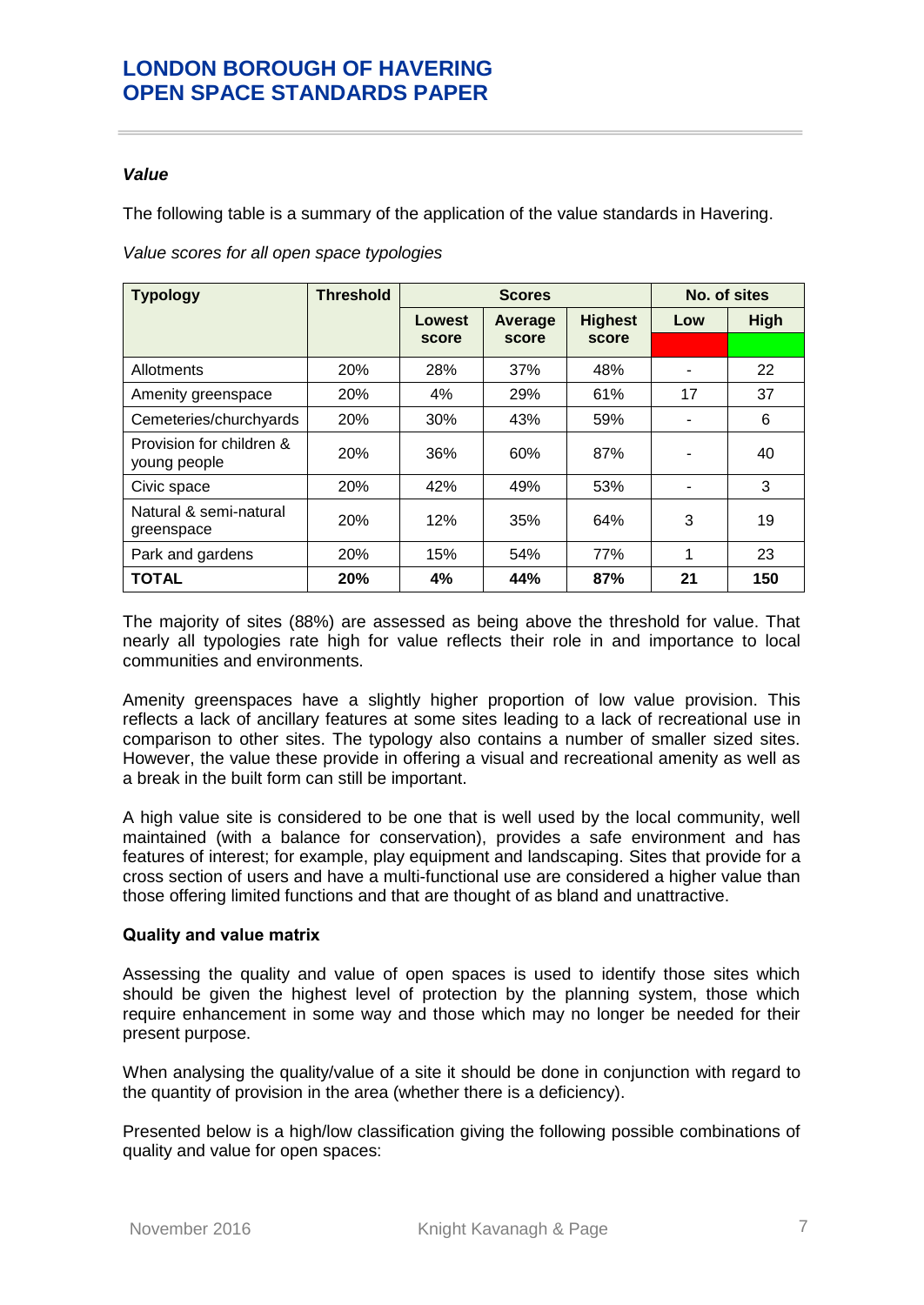### *High quality/low value*

The preferred policy approach to a space in this category should be to enhance its value in terms of its present primary purpose. If this is not possible, the next best policy approach is to consider whether it might be of high value if converted to some other primary purpose (i.e. another open space type). Only if this is also impossible will it be acceptable to consider a change of use.

### *High quality/high value*

All open spaces should have an aspiration to come into this category and the planning system should then seek to protect them. Sites of this category should be viewed as being key forms of open space provision.

### *Low quality/low value*

The policy approach to these spaces or facilities in areas of identified shortfall should be to enhance their quality provided it is possible also to enhance their value.

For spaces or facilities in areas of surplus a change of primary typology should be first considered. If no shortfall of other open space typologies is noted than the space or facility may be redundant/ 'surplus to requirements'.

If there is a choice of spaces or facilities of equal quality to declare surplus, and no need to use one or part of one to remedy a deficiency in some other form of open space or sport and recreation provision, it will normally be sensible to consider the one with the lowest value to be more disposable. Similarly, if two are of equal value, it will normally be sensible to consider disposal of the one of lower quality.

#### *Low quality/high value*

The policy approach to these spaces should be to enhance their quality to the applied standards. Therefore, the planning system should initially seek to protect them if they are not already so.

Please refer to the Appendix for tables showing the application of the quality and value matrix presented for each analysis area. However, the following tables provide a summary of the matrix. The location and proximity to similar open space typologies has been used to identify if the action identified for a site should be a priority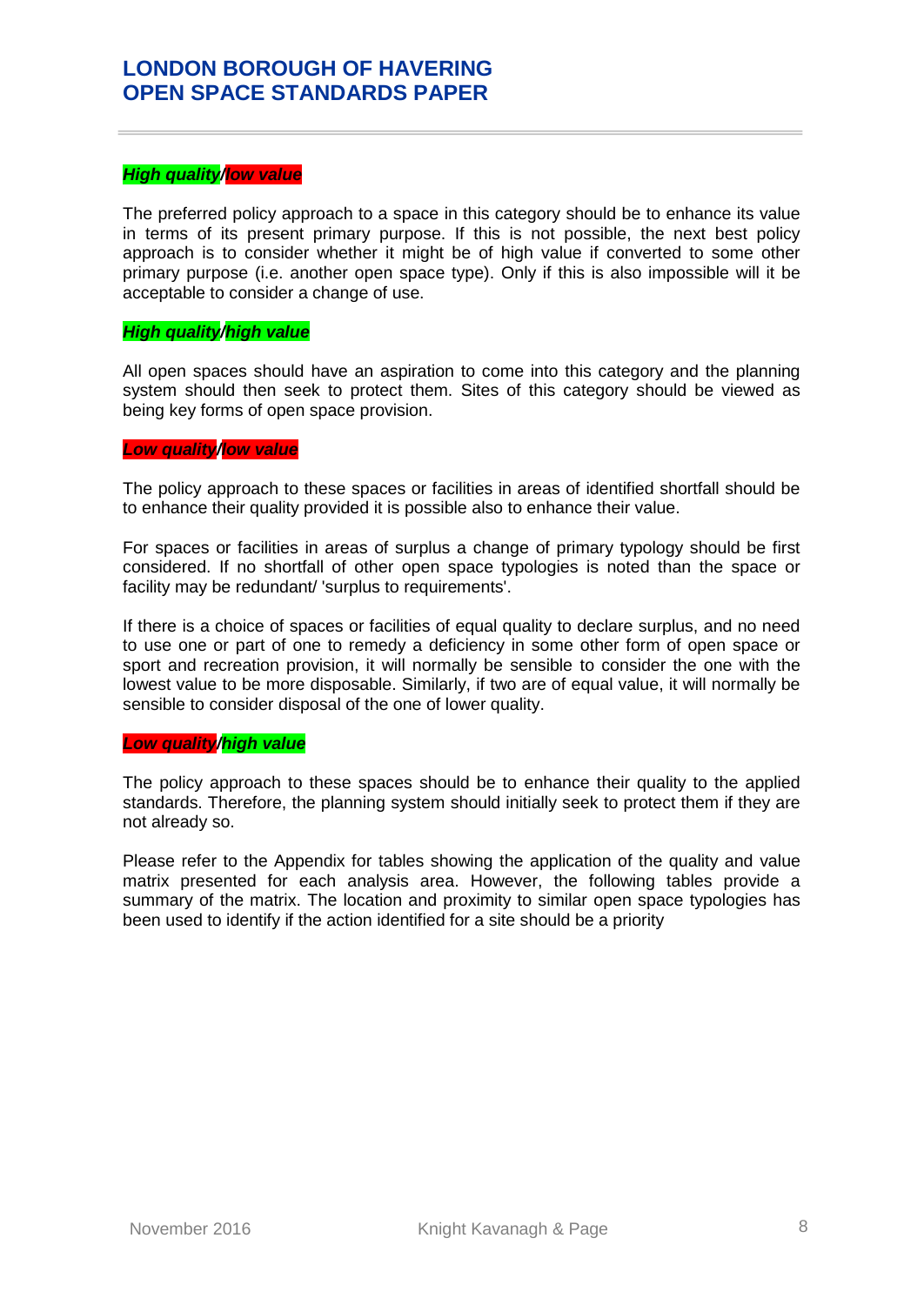### <span id="page-12-0"></span>**Policy implications and recommendations**

Following application of the quality and value matrix a summary of the actions for any relevant sites in each analysis area is shown below.

### *Central Analysis Area*

| <b>Summary</b> |                                                                                                                                  |     | <b>Action</b>                                                                                                                                                                                                |
|----------------|----------------------------------------------------------------------------------------------------------------------------------|-----|--------------------------------------------------------------------------------------------------------------------------------------------------------------------------------------------------------------|
|                | <b>Allotments</b>                                                                                                                |     |                                                                                                                                                                                                              |
|                | Two allotments score low for<br>quality; Strathmore Gardens and<br>Macon Way                                                     | ◀   | Enhance quality of sites where possible; review site<br>security and general site appearance.                                                                                                                |
|                | <b>Amenity greenspace</b>                                                                                                        |     |                                                                                                                                                                                                              |
|                | Low quality ratings at three sites;<br><b>Jutsums Recreation Ground, Fleet</b><br>Close and Cornflower Way                       | ◀   | Quality of sites should be enhanced where<br>possible. Explore controls to prevent illegal use and<br>pathways.                                                                                              |
|                | Seven sites rate low for quality and<br>value                                                                                    |     | Explore access at sites such as Rush Green,<br>Whitelands Way and The Dell.                                                                                                                                  |
|                |                                                                                                                                  | ◀   | Explore enhancing quality of larger sites with<br>greater recreational potential such as Lilliput Road<br>and Elliot Playing Field (e.g. introduction of greater<br>ancillary features such play equipment). |
|                | <b>Cemeteries and churchyards</b>                                                                                                |     |                                                                                                                                                                                                              |
|                | All sites rate high for quality and<br>value                                                                                     | n/a |                                                                                                                                                                                                              |
|                | <b>Parks and gardens</b>                                                                                                         |     |                                                                                                                                                                                                              |
|                | Low quality rating for Havering<br>Well Garden                                                                                   | ◀   | Site quality should look to be enhanced where<br>possible (e.g. review site appearance and paths to<br>bring in line with other provision sites of same type)                                                |
|                | Low quality and value rating for<br><b>Grenfell Park</b>                                                                         |     | Enhance quality of site with view to also enhancing<br>value (e.g. review maintenance and general site<br>appearance in line with other provision sites of<br>same type)                                     |
|                | <b>Natural and semi-natural greenspace</b>                                                                                       |     |                                                                                                                                                                                                              |
|                | Low quality and value rating for<br>The Chase                                                                                    | ◀   | Enhance quality of site with view to also enhancing<br>value where possible (e.g. explore appearance<br>improvement options and condition/quality of<br>paths).                                              |
|                | Provision for children and young people                                                                                          |     |                                                                                                                                                                                                              |
| ◀              | Low quality rating for three sites;<br>Bancroft Chase Playsite, Jutsums<br><b>Recreation Ground and Fleet</b><br>Close Playsite. | ◀   | Quality of sites should be enhanced where<br>possible; exploring the range and general quality of<br>equipment on sites may be appropriate.                                                                  |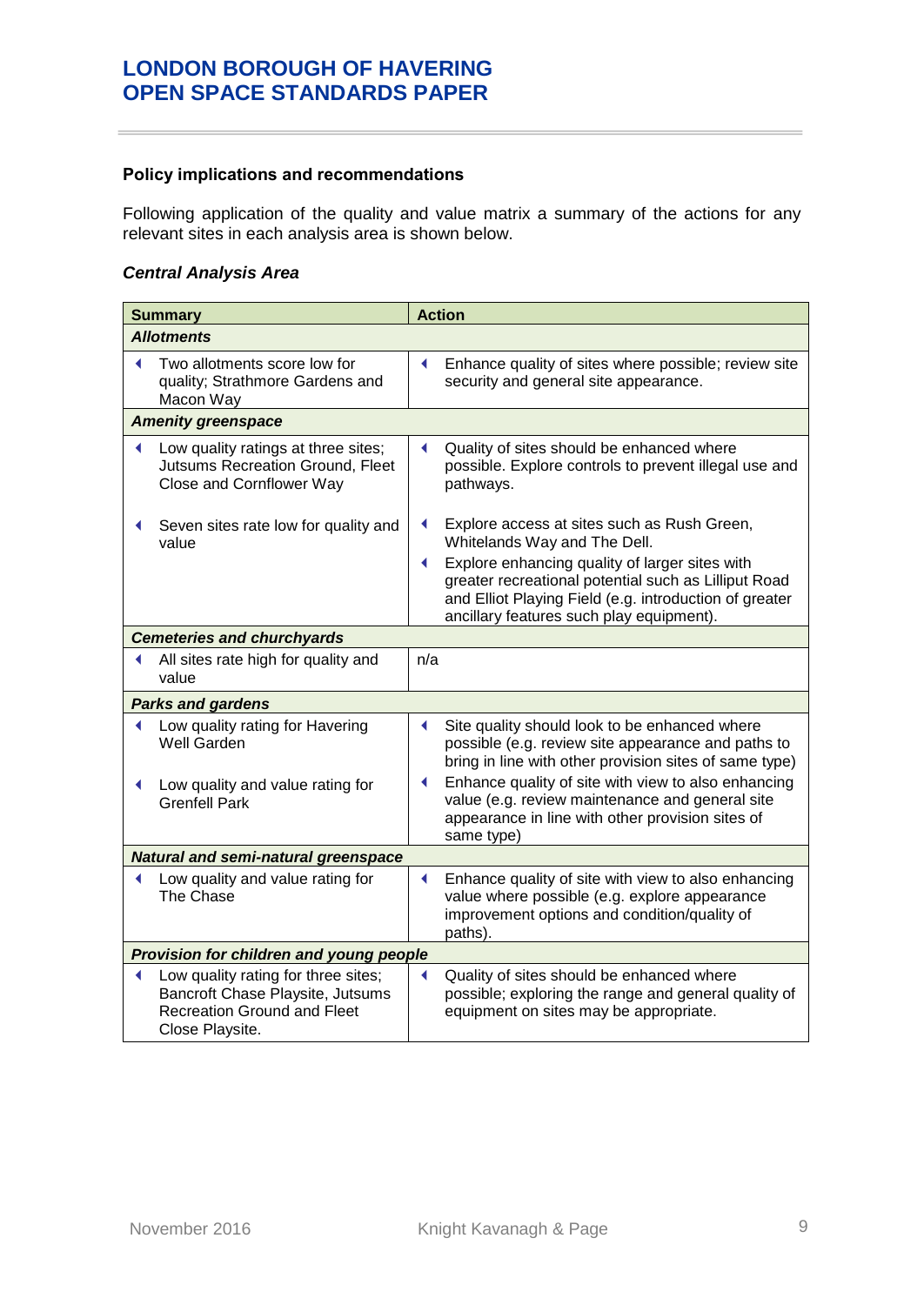## *North Analysis Area*

| <b>Summary</b> |                                                                                                                                  |     | <b>Action</b>                                                                                                                               |
|----------------|----------------------------------------------------------------------------------------------------------------------------------|-----|---------------------------------------------------------------------------------------------------------------------------------------------|
|                | <b>Allotments</b>                                                                                                                |     |                                                                                                                                             |
| ◀              | Two allotments score low for<br>quality; Robin Close and Havering<br>Grange.                                                     | ◀   | Enhance general quality of site where possible.                                                                                             |
|                | <b>Amenity greenspace</b>                                                                                                        |     |                                                                                                                                             |
|                | Low quality ratings at four sites;<br>Priory Road, Farringdon Avenue,<br>Chudleigh Road & Broxhill Centre.                       |     | Quality of sites should be enhanced where<br>possible. General appearance and maitneance<br>should be reviewed.                             |
| ◀              | Three sites rate low for quality and<br>value; Sheffield Drive, Keats<br>Avenue and Gooshays Garden                              |     | Enhance quality of sites if also possible to enhance<br>value.                                                                              |
|                | <b>Cemeteries and churchyards</b>                                                                                                |     |                                                                                                                                             |
| ◀              | All sites rate high for quality and<br>value                                                                                     | n/a |                                                                                                                                             |
|                | <b>Parks and gardens</b>                                                                                                         |     |                                                                                                                                             |
| ◀              | All sites rate high for quality and<br>value                                                                                     | n/a |                                                                                                                                             |
|                | Provision for children and young people                                                                                          |     |                                                                                                                                             |
| ◀              | Low quality rating for two sites; St<br>Neots Play Area and Myrtle Road<br>Play Area.                                            |     | Quality of sites should be enhanced where<br>possible; quality of equipment on sites should be<br>reviewed.                                 |
|                | <b>Natural and semi-natural greenspace</b>                                                                                       |     |                                                                                                                                             |
| ◀              | Low quality rating for Shoulder of<br>Mutton Wood and Sage Wood.                                                                 | ◀   | Site quality should look to be enhanced where<br>possible (e.g. explore options to improve site<br>security and maintenance).               |
| ◀              | Two sites score low on quality and<br>value; Straight Road Woodlands<br>and Haunted House Woods.                                 |     | Enhance quality of the two sites if possible to also<br>enhance value (e.g. review appearance and<br>maintenance of sites).                 |
|                | Provision for children and young people                                                                                          |     |                                                                                                                                             |
| ◀              | Low quality rating for three sites;<br>Bancroft Chase Playsite, Jutsums<br><b>Recreation Ground and Fleet</b><br>Close Playsite. |     | Quality of sites should be enhanced where<br>possible; exploring the range and general quality of<br>equipment on sites may be appropriate. |

## *South Analysis Area*

| <b>Summary</b>            |                                                                 |     | <b>Action</b>                                                                                                                      |  |  |
|---------------------------|-----------------------------------------------------------------|-----|------------------------------------------------------------------------------------------------------------------------------------|--|--|
| <b>Allotments</b>         |                                                                 |     |                                                                                                                                    |  |  |
|                           | All assessed sites rate high for<br>quality and value           | n/a |                                                                                                                                    |  |  |
| <b>Amenity greenspace</b> |                                                                 |     |                                                                                                                                    |  |  |
|                           | Two sites rate low for quality;<br>Ockendon Road and The Glens. |     | Look to enhance site quality where possible (e.g.<br>review maintenance of sites)                                                  |  |  |
|                           | Seven sites rate low for quality and<br>value                   |     | Explore possibility to enhance quality of larger sites<br>such as Stirling Close provided it is possible to also<br>enhance value. |  |  |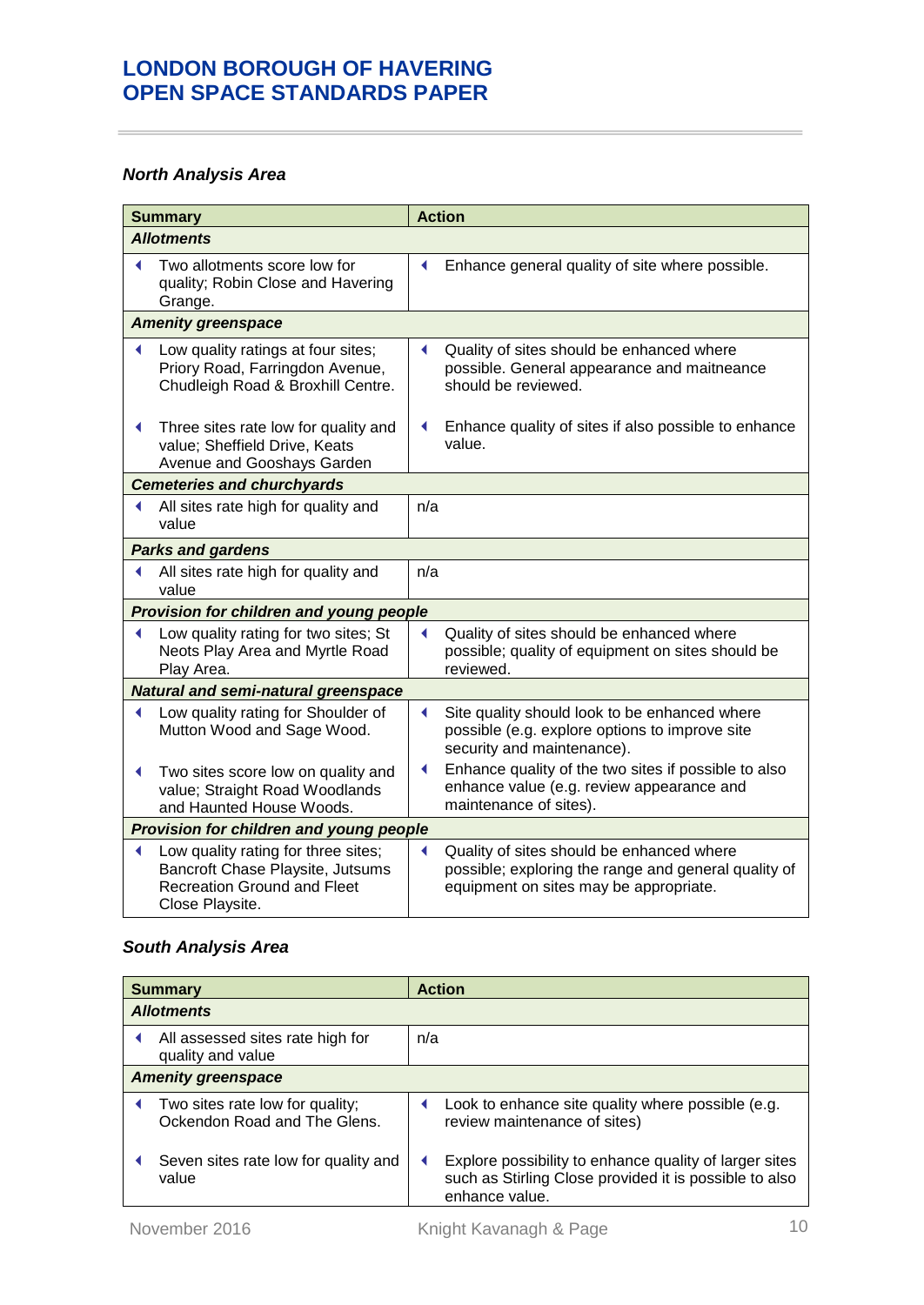| <b>Summary</b>                             |                                                                                         | <b>Action</b> |                                                                                                                       |  |
|--------------------------------------------|-----------------------------------------------------------------------------------------|---------------|-----------------------------------------------------------------------------------------------------------------------|--|
|                                            | <b>Cemeteries and churchyards</b>                                                       |               |                                                                                                                       |  |
|                                            | St Helens & St Giles Churchyard<br>rates low for quality.                               | ◀             | Site quality should look to be enhanced where<br>possible; explore maintenance regime.                                |  |
|                                            | <b>Parks and gardens</b>                                                                |               |                                                                                                                       |  |
|                                            | All sites rate high for quality and<br>value                                            | n/a           |                                                                                                                       |  |
|                                            | Provision for children and young people                                                 |               |                                                                                                                       |  |
| ◀                                          | Low quality rating for two sites;<br>Whybridge Close Playsite and<br>Brookway Playsite. |               | Quality of sites should be enhanced where<br>possible; quality and range of equipment on sites<br>should be reviewed. |  |
| <b>Natural and semi-natural greenspace</b> |                                                                                         |               |                                                                                                                       |  |
| ◀                                          | All sites rate high for quality and<br>value                                            | n/a           |                                                                                                                       |  |

### <span id="page-14-0"></span>**Management and development**

The following issues should be considered when undertaking site development or enhancement:

- Site's significance to local area and community.
- Planning permission requirements and any foreseen difficulties in securing permission.
- Gaining revenue funding from planning contributions in order to maintain existing sites.
- Gaining planning contributions to assist with the creation of new provision where need has been identified.
- Analysis of the possibility of shared site management opportunities.
- The availability of opportunities to lease site to external organisations.
- Options to assist community groups/parish councils to gain funding to enhance existing provision.
- Negotiation with landowners to increase access to private strategic sites.

### <span id="page-14-1"></span>**Community funding sources**

Outside of developer contributions there are also a number of potential funding sources<sup>1</sup> available to community and voluntary groups. Each scheme is different and is designed to serve a different purpose. In order for any bid to be successful consideration to the schemes criteria and the applicant's objectives is needed. Sources for funding applications are continuously changing and regular checking of funding providers should be undertaken.

November 2016 **Knight Kavanagh & Page** 11 1 Source: Potential funding for community green spaces, DCLG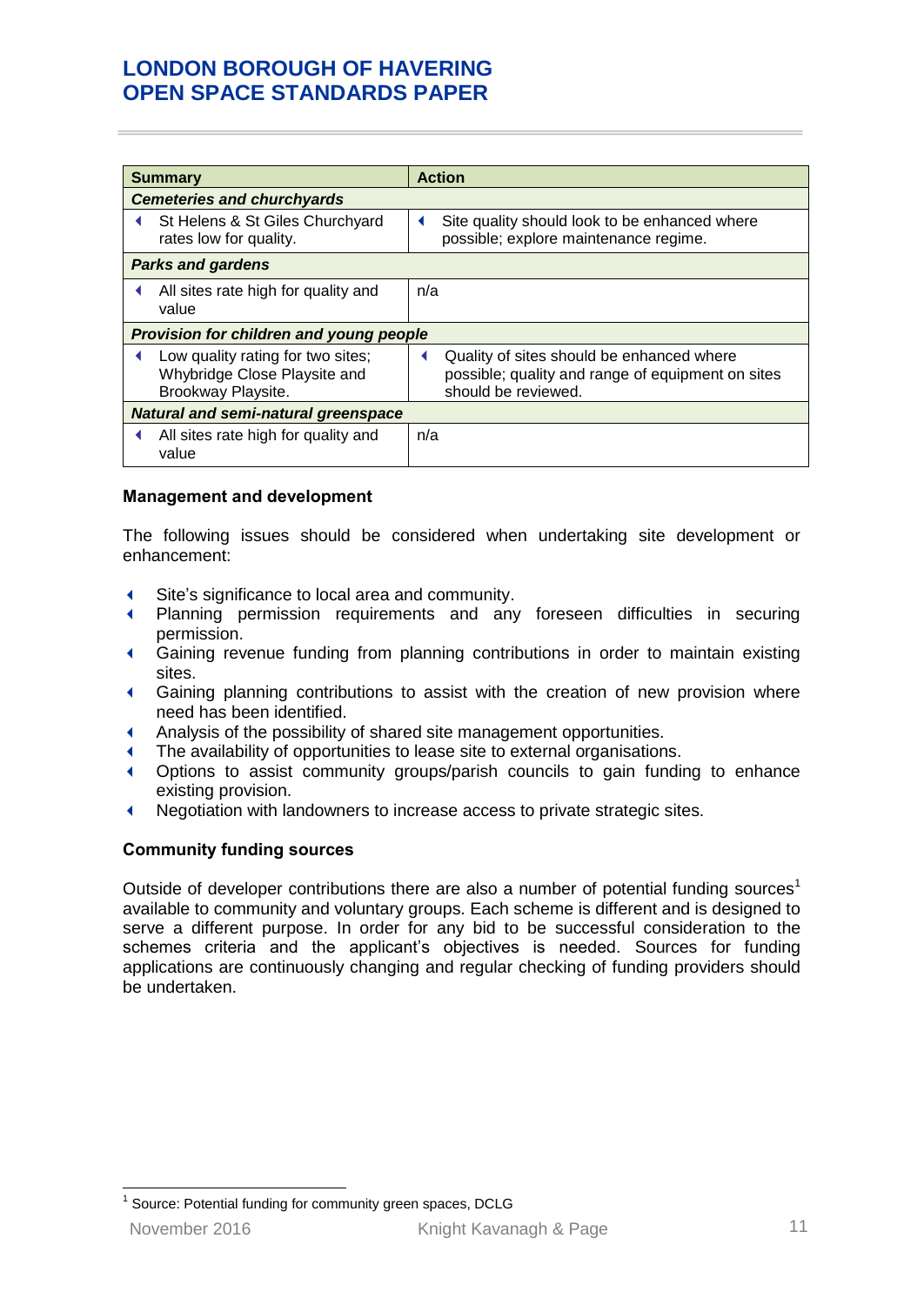### <span id="page-15-0"></span>**ACCESSIBILITY STANDARDS**

Accessibility standards for different types of provision are a tool to identify communities currently not served by existing facilities. It is recognised that factors that underpin catchment areas vary from person to person, day to day and hour to hour. This problem is overcome by accepting the concept of 'effective catchments', defined as the distance that would be travelled by the majority of users.

Guidance is offered by the Greater London Authority (GLA) (2008): 'Open Space Strategies: Best Practice Guidance' and Fields In Trust; 'Beyond Six Acre Standard' (2015) with regard to appropriate catchment areas for authorities to use. However, in order to make accessibility standards more locally specific to Havering, we propose to use data from the survey consultation to set appropriate catchments. The following standards are recorded from the survey in relation to how far individuals are willing to travel to access different types of open space provision.

| <b>Typology</b>                         | <b>Applied standard</b>                      |
|-----------------------------------------|----------------------------------------------|
| Parks and gardens                       | 15 minute walk time (1,200m)                 |
| Natural and semi-natural                | 10 minute walk time (800m)                   |
|                                         | 30 minute drive time                         |
| Amenity greenspace                      | 5 minute (400m) & 10 minute (800m) walk time |
| Provision for children and young people | 10 minute walk time (800m)                   |
| Allotments                              | 10 minute walk time (800m)                   |
| <b>Cemeteries</b>                       | No standard set                              |
| Civic spaces                            | No standard set                              |

*Table 4: Accessibility standards to travel to open space provision*

Most typologies are set as having an accessibility standard of a 10 minute walk time. However, for certain typologies, such as amenity greenspace, accessibility is deemed to be more locally based. Subsequently a shorter accessibility standard has been applied.

For other forms of provision such as parks and gardens and natural and semi-natural greenspace a willingness to travel further is highlighted. Therefore, a slightly longer distance of standard is applied.

No standard is set for the typologies of cemeteries or civic spaces. It is difficult to assess such typologies against catchment areas due to their nature and usage. For cemeteries, provision should be determined by demand for burial space.

#### <span id="page-15-1"></span>**Identifying deficiencies**

If an area does not have access to the required level of provision (consistent with the hierarchy) it is deemed deficient. KKP has estimated how many sites, of a minimum size are needed to provide comprehensive access to this type of provision (in hectares).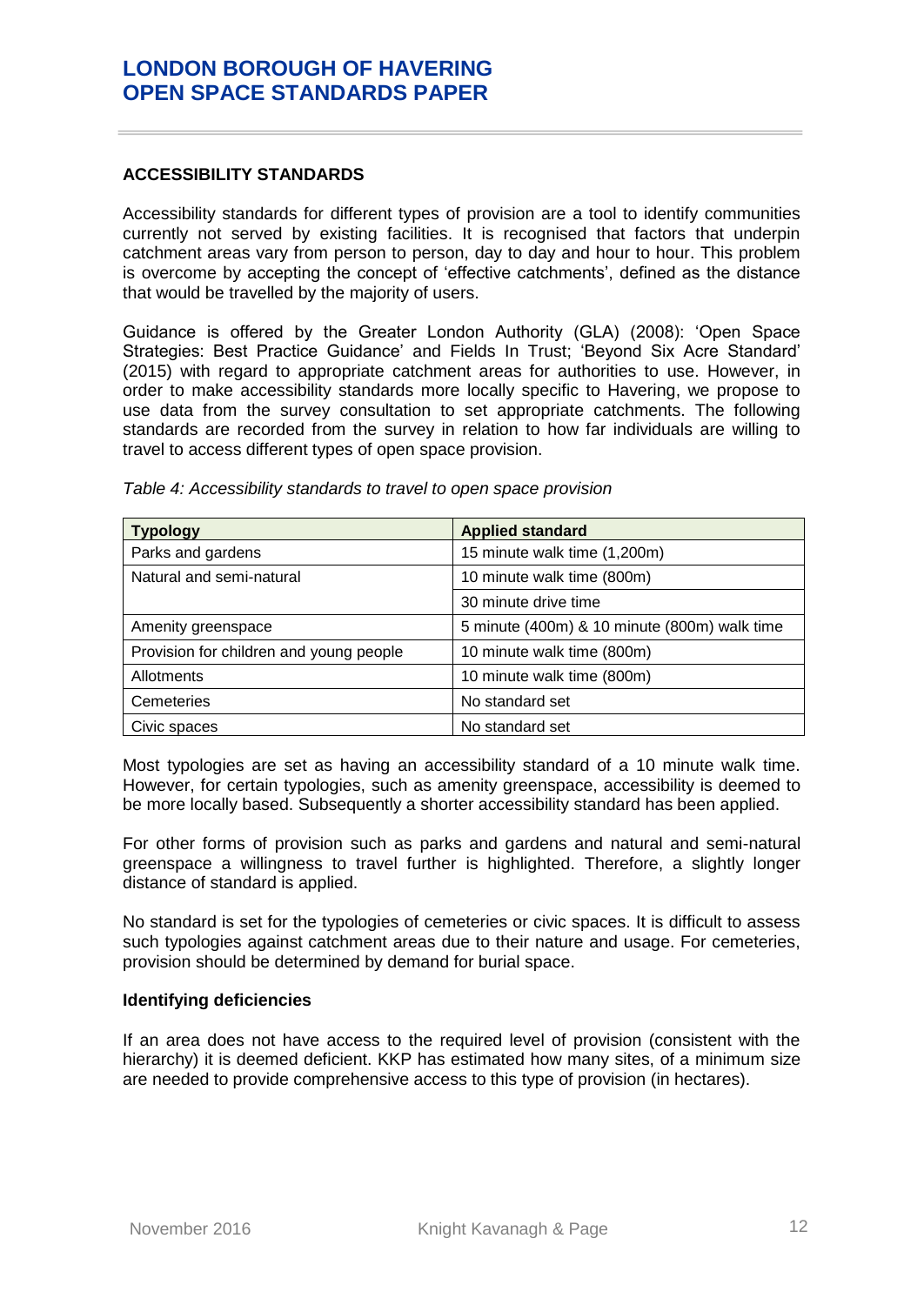The GLA and FIT provide some guidance on minimum site sizes available for open spaces in instances where provision is deemed missing:

*GLA minimum size of site:*

| <b>Classification</b>        | <b>Minimum size of site</b> |
|------------------------------|-----------------------------|
| Allotments                   | 0.4 ha $(0.025$ per plot)   |
| Amenity greenspace           | 0.4 ha                      |
| Civic spaces                 | 0.4 <sub>ha</sub>           |
| Natural and semi natural     | 0.4 <sub>ha</sub>           |
| Parks and gardens            | 2 ha                        |
| Play areas (equipped) $2$    | $0.04$ ha                   |
| Play areas (informal/casual) | $0.04$ ha                   |

*Source: GLA Open space strategies: Best practice guidance (2009)*

### <span id="page-16-0"></span>**Policy implications and recommendations**

In general, the applied walk time catchment for each typology tends to cover the analysis areas. However, minor gaps are highlighted for certain typologies.

The table below summaries the deficiencies identified from the application of the accessibility standards, together with the recommended actions. Please refer to the Open Space Assessment Report to view the maps.

| <b>Typology</b>                               | <b>Identified need</b><br>(catchment gap)                                                     | <b>Action</b>                                                                                                                                                           |
|-----------------------------------------------|-----------------------------------------------------------------------------------------------|-------------------------------------------------------------------------------------------------------------------------------------------------------------------------|
| Amenity<br>greenspace                         | Noticeably gaps to<br>central area                                                            | Gap is served by other provision sites such as<br>Lodge Farm Park and Cotton Park.                                                                                      |
| Parks and<br>gardens                          | Sight gap to east of<br>central analysis area                                                 | Gap is served by other provision sites such as<br>Folkes Land Woodland and AGS such as<br>Upminster Hall Playing Fields and Cranham<br>Playing Fields.                  |
| Provision for<br>children and<br>young people | Gap in provision<br>observed to Gallows<br>Corner area. Minor<br>gap to Emerson Park<br>area. | New play provision should be sought to a<br>◀<br>minimum size of 0.04 hectares each in order to<br>meet gap in catchment mapping in Gallows<br>Corner and Emerson Park. |

### *Central Analysis Area*

#### *North Analysis Area*

| <b>Typology</b>       | <b>Identified need</b><br>(catchment gap)                   | <b>Action</b>                                                                           |
|-----------------------|-------------------------------------------------------------|-----------------------------------------------------------------------------------------|
| Amenity<br>greenspace | Minor catchment gaps<br>in amenity provision<br>identified. | Gap is served by other provision sites such as<br>Havering Country Park and Lawns Park. |

November 2016 **Knight Kavanagh & Page** 13  $\sqrt{2}$ Minimum recommended size for play areas by Fields In Trust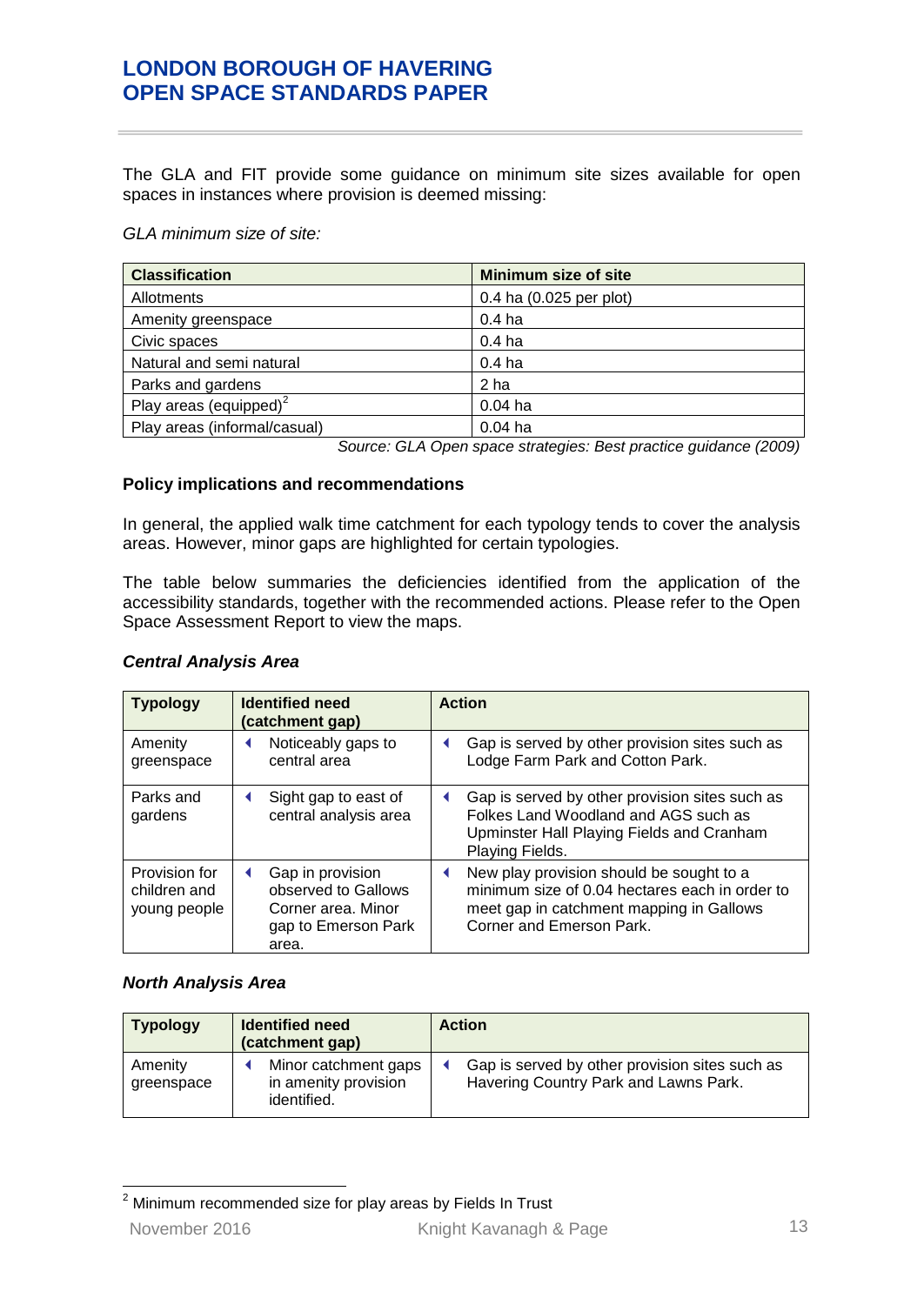| <b>Typology</b>                               | <b>Identified need</b><br>(catchment gap)     | <b>Action</b> |
|-----------------------------------------------|-----------------------------------------------|---------------|
| Provision for<br>children and<br>young people | No gaps in provision<br>for younger children. | n/a           |

## *South Analysis Area*

| <b>Typology</b>                               | <b>Identified need</b><br>(catchment gap)                                                                                     | <b>Action</b>                                                                                                                                                      |  |  |  |
|-----------------------------------------------|-------------------------------------------------------------------------------------------------------------------------------|--------------------------------------------------------------------------------------------------------------------------------------------------------------------|--|--|--|
| Parks and<br>gardens                          | Sight gap to south<br>west of south analysis<br>area                                                                          | Gap is served by other provision sites such as<br>Ingrebourne Hill and Mardyke.                                                                                    |  |  |  |
| Provision for<br>children and<br>young people | Gap in provision<br>observed on border of<br><b>Central Analysis</b><br>Area. Gap also<br>observed to the east<br>of Rainham. | New play provision should be sought to a<br>minimum size of 0.04 hectares each in order to<br>meet gap in catchment mapping in Gallows<br>Corner and Emerson Park. |  |  |  |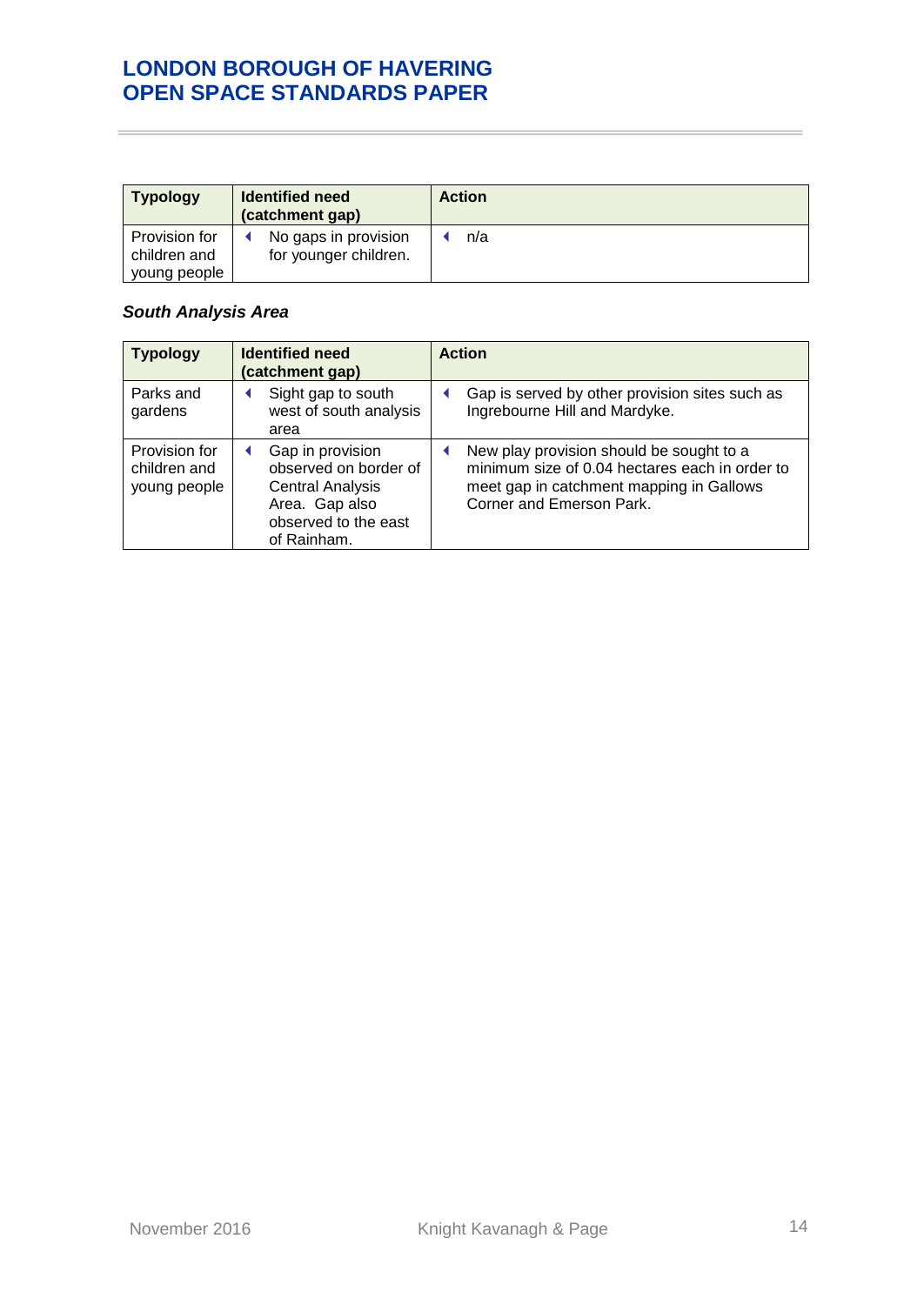### **QUANTITY STANDARDS**

The following calculation is an example of how we calculate quantity standards for the London Borough of Havering. This is done on a typology by typology basis to calculate how much open space provision per 1,000 people is needed to strategically serve the area now and in the future. An explanation about the different column headings can be found on the following pages.

| <b>Analysis areas</b> | <b>Current</b><br>provision<br>(ha) | <b>Current</b><br><i>population</i> | <b>Current</b><br>standard | <b>Identified</b> | <b>Total future</b><br>$\left $ deficiencies <sup>†</sup> provision (ha) | <b>Standard</b><br>based on<br>current<br>demand | <b>Future</b><br>population | <b>Provision in</b><br>$2031$ (ha) | <b>Provision in 2031</b><br>based on LBH<br>standard (ha) |
|-----------------------|-------------------------------------|-------------------------------------|----------------------------|-------------------|--------------------------------------------------------------------------|--------------------------------------------------|-----------------------------|------------------------------------|-----------------------------------------------------------|
|                       | (A)                                 | (B)                                 | (C)                        | (D)               | (E)                                                                      | (F)                                              | (G)                         | (H)                                | $($ l $)$                                                 |
| Area $A(1)$           |                                     |                                     | A/B*1000                   |                   | A+D                                                                      | E/B*1000                                         |                             | F*G/1000-A                         | F4*G/1000-A                                               |
| Area $B(2)$           |                                     |                                     |                            |                   |                                                                          |                                                  |                             |                                    |                                                           |
| Area $C(3)$           |                                     |                                     |                            |                   |                                                                          |                                                  |                             |                                    |                                                           |
| Study Area (4)        |                                     |                                     |                            |                   |                                                                          |                                                  |                             |                                    |                                                           |

<span id="page-18-0"></span>No quantity standard is set for cemetery provision. As such provision is determined by demand for burial space.

 $\frac{1}{2}$ 

<sup>\*</sup> Taken from the project/audit database, supplied as an electronic file

<sup>†</sup> Provision to meet catchment gaps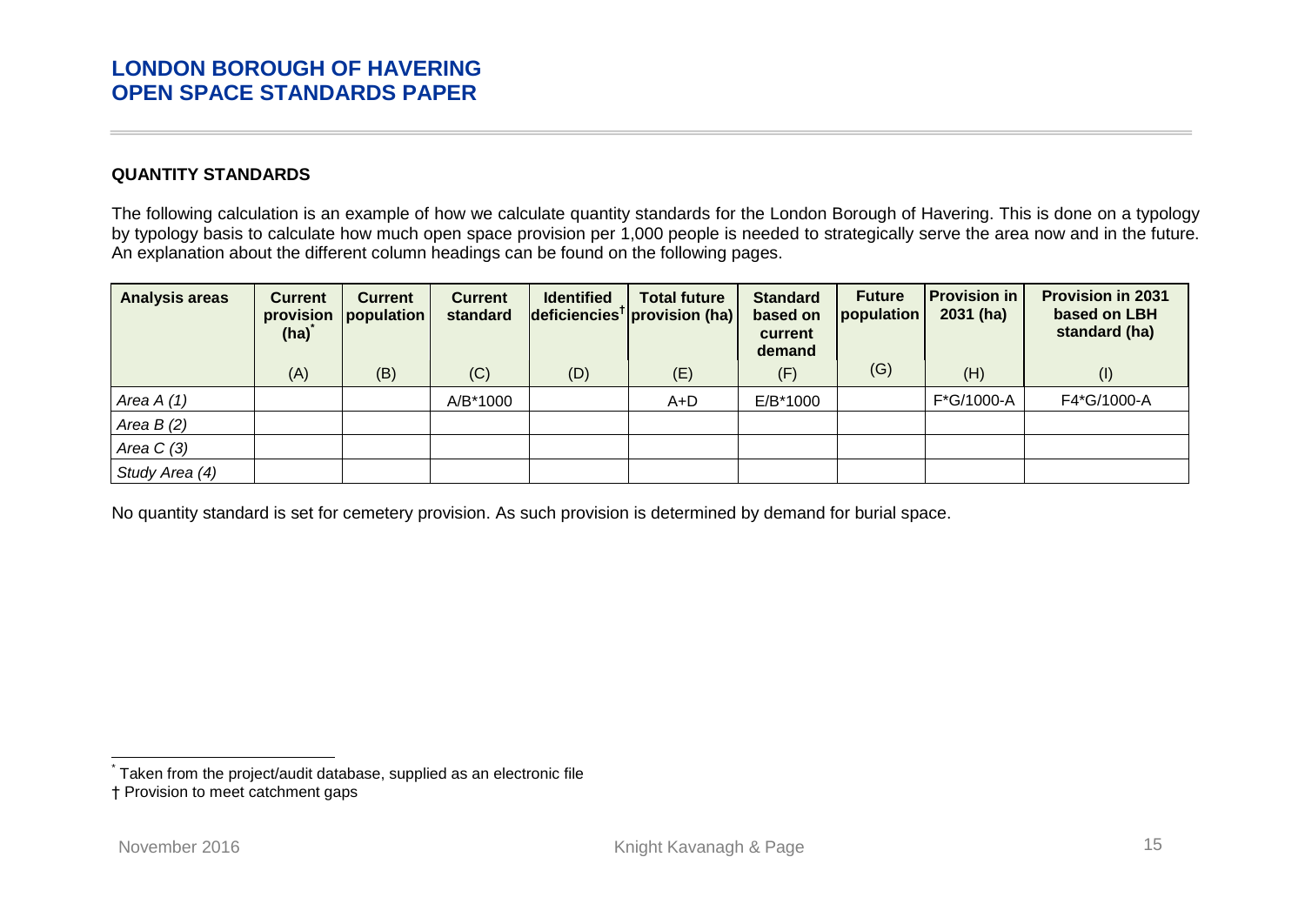#### *Current level of provision (column A)*

The starting point for calculating quantative standards is the total current provision within a given analysis area. Current provision usually has a high impact on aspirational future standards. Residents often base their judgement of need on or around current provision.

#### *Current population (column B)*

The current population in 2016 for the Havering area is 248,900 (Greater London Authority 2015 round ward population projections – SHLAA based; Capped Household Size model).

### *Current standard (column C)*

A current standard (on a 'per 1,000 population of head') is calculated for each analysis area by dividing the current level of provision for a typology by the population identified in an analysis area.

### *Deficiencies (column D)*

The accessibility catchment mapping (outlined above) is primarily used to demonstrate which areas are deficient in provision. Deficiency against the catchment mapping is calculated by identifying gaps/areas not covered by the minimum level of provision required (as illustrated in the maps contained within the assessment report). This is based on achieving comprehensive access, whereby people across the LB Havering can access different types of open space within specific distances and/or walking times (see accessibility standards earlier).

If a settlement does not have access to the required level of open space provision (as identified by mapping) it is deemed deficient. KKP has estimated how many sites, of a minimum size (i.e., as recommended by guidance), are needed to provide comprehensive access to this type of provision.

#### *Total future provision (column E)*

The total amount of provision required in the future for an analysis area is calculated by adding any identified deficiencies to the current level of existing provision. This ensures that provision needed to meet existing gaps is incorporated into the standards and calculations for the future.

#### *Standard based on current demand (column F)*

Once a new total amount of provision is gained by adding in any deficiencies to the current provision, a current minimum provision standard can be calculated. This takes into account current demand for open spaces and should be specific to each particular area.

### *Future population (column G)*

By 2031 the Borough's population is projected to increase to 279,729 representing an increase of 30,829 (or equivalent to a percentage increase of 12.4%) according to the same GLA 2015 population projections. The current and predicted populations for each of the analysis areas within the LB Havering are shown in Table 6.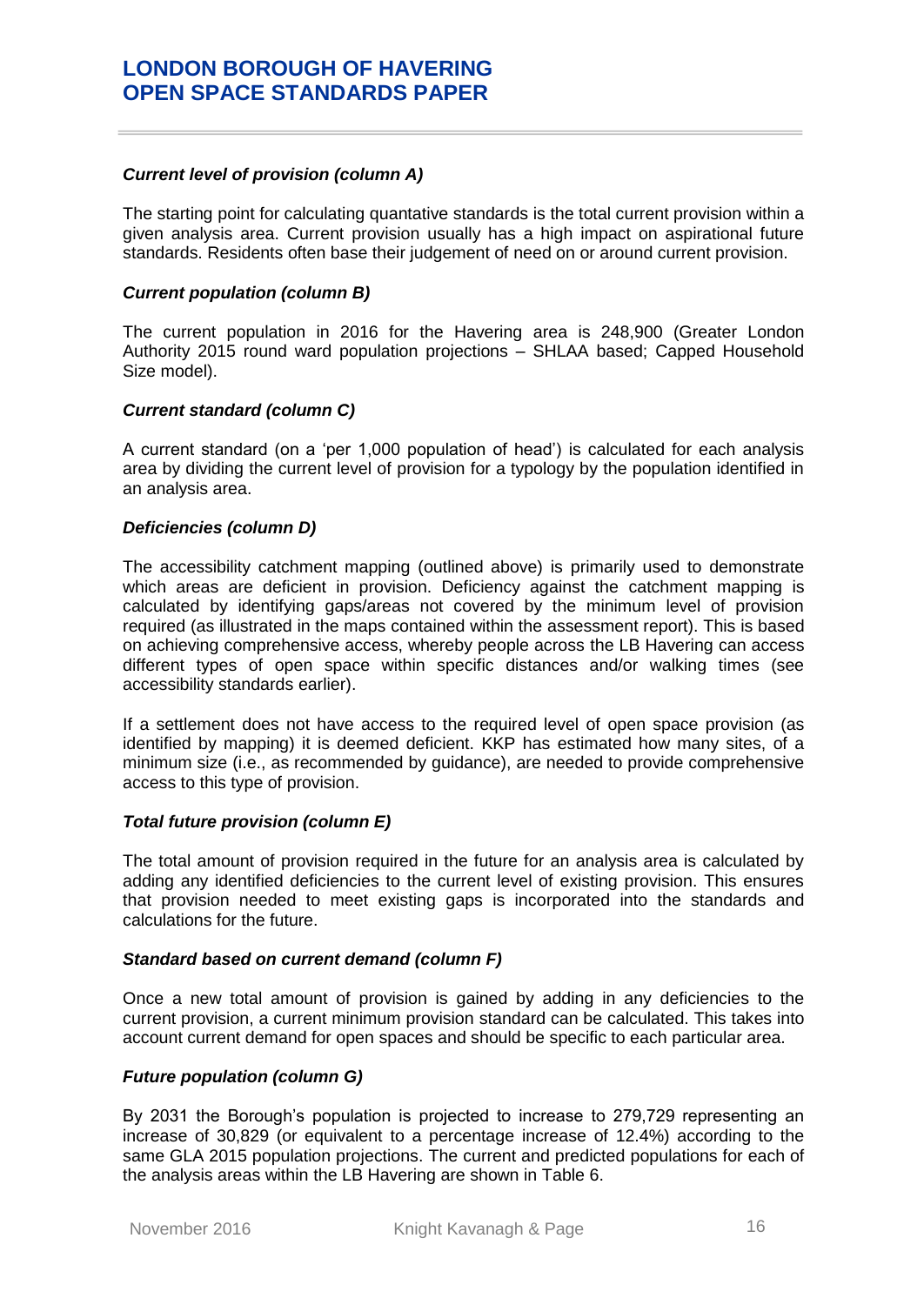| <b>Analysis area</b> | <b>Current Population</b> | <b>Population increase</b> | <b>Population in 2031</b> |
|----------------------|---------------------------|----------------------------|---------------------------|
| Central              | 113,629                   | 17,397                     | 131,026                   |
| North                | 69.247                    | 2.445                      | 71,692                    |
| South                | 66.024                    | 10.987                     | 77,011                    |
| <b>LB HAVERING</b>   | 248,900                   | 30,829                     | 279,729                   |

*Table 6: Population projections*

*GLA 2015 round ward population projections - SHLAA-based; Capped Household Size model*

#### *Provision in 2031 (column H)*

This column substantiates the actual deficiency in terms of the difference in hectares between current provision and future need for each analysis area, based on future growth having taken into account any identified deficiencies.

### *Provision in 2031 based on Havering standard (column I)*

This column substantiates the deficiency in terms of the difference in hectares between current provision and future need for each analysis area. However, it benchmarks against the overall standard for the LB Havering rather than the individual standard for each analysis areas. No national standards for most open space typologies exist.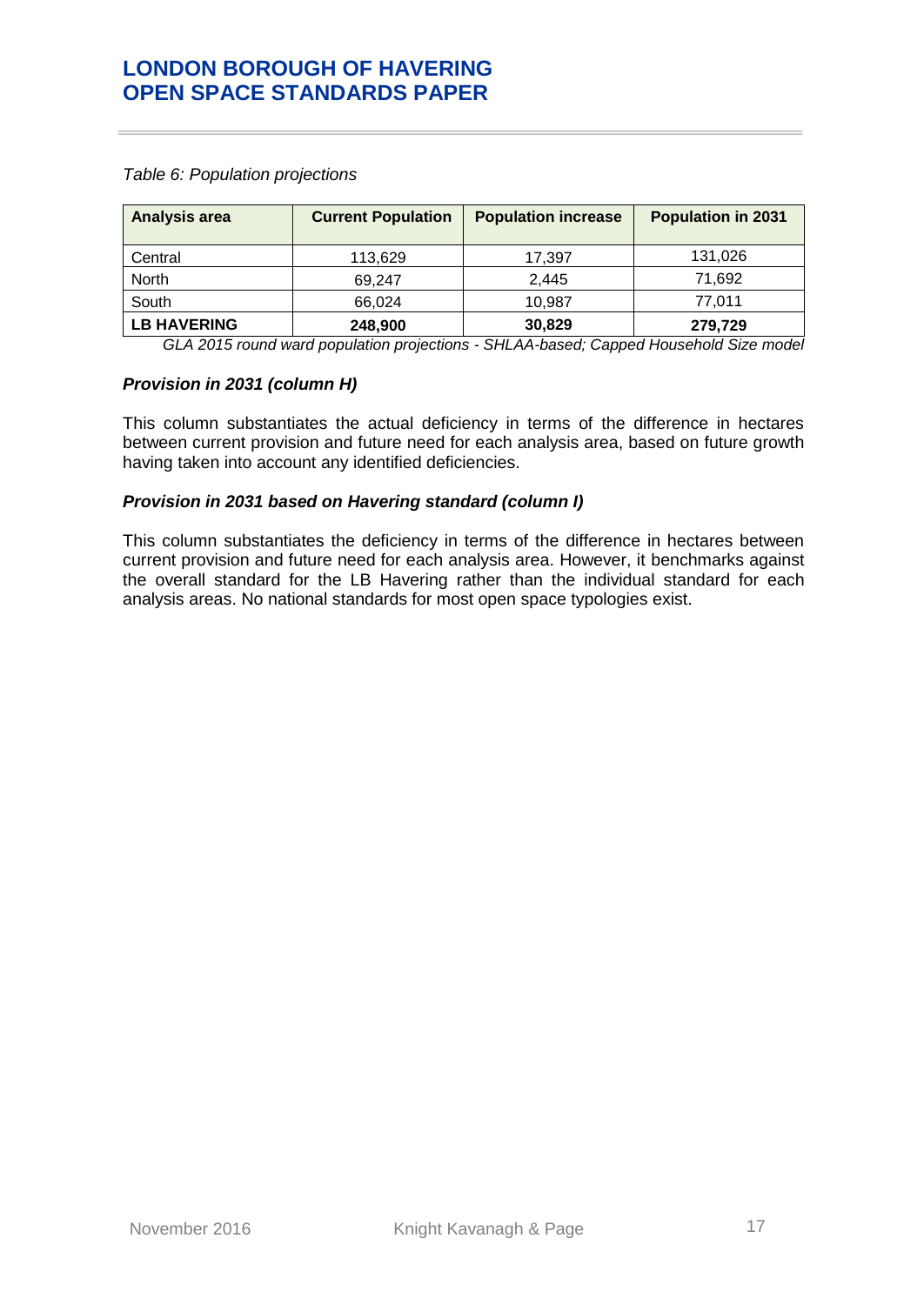### **Parks and gardens**

| <b>Analysis area</b> | <b>Current</b><br>provision<br>(ha) | <b>Current</b><br>population | <b>Current</b><br>standard | <b>Identified</b><br>deficiencies | <b>Total future</b><br>provision<br>(ha) | <b>Standard</b><br>based on<br>current<br>demand | <b>Future</b><br>population | <b>Provision in</b><br>$2031$ (ha) | <b>Provision in 2031</b><br>based on Havering<br>standard (ha) |
|----------------------|-------------------------------------|------------------------------|----------------------------|-----------------------------------|------------------------------------------|--------------------------------------------------|-----------------------------|------------------------------------|----------------------------------------------------------------|
|                      | (A)                                 | (B)                          | (C)                        | (D)                               | (E)                                      | (F)                                              | (G)                         | (H)                                | (1)                                                            |
| Central              | 115.18                              | 113,629                      | 1.01                       |                                   | 115.18                                   | 1.01                                             | 131,026                     | 18.16                              | 222.87                                                         |
| North                | 334.55                              | 69,247                       | 4.83                       |                                   | 334.55                                   | 4.83                                             | 71,692                      | 11.72                              | $-149.58$                                                      |
| South                | 191.34                              | 66,024                       | 2.89                       |                                   | 191.34                                   | 2.89                                             | 77,011                      | 31.22                              | 9.47                                                           |
| <b>HAVERING</b>      | 641.07                              | 248,900                      | 2.58                       |                                   | 641.07                                   | 2.58                                             | 279,729                     | 80.63                              |                                                                |

To maintain existing levels of provision all three analysis areas indicate new parks provision is required up to 2031 (column H). Central Analysis Area, North Analysis Area and South Analysis Area suggest provision of 18.16, 11.72 and 31.22 hectares is required respectively. However, against the wider Havering standard (2.58 ha per 1,000 population) as shown in column I, the North Analysis Area does not require new provision as it sufficiently meets the amount of provision recommended based on the Havering standard. It is therefore unlikely that new provision of this type is required in the future.

<span id="page-21-0"></span>The Central Analysis Area and South Analysis Area show deficiencies against both the analysis area standard and the Havering standard. Any identified gaps in catchment mapping are relatively small and are met by other forms of open space provision. Therefore, the focus should be on ensuring quality standards are being met for parks provision and that the quality of other forms of existing open space provision such as Upminster Hall Playing Field, Cranham Playing Fields and Mardyke AGS are sufficient.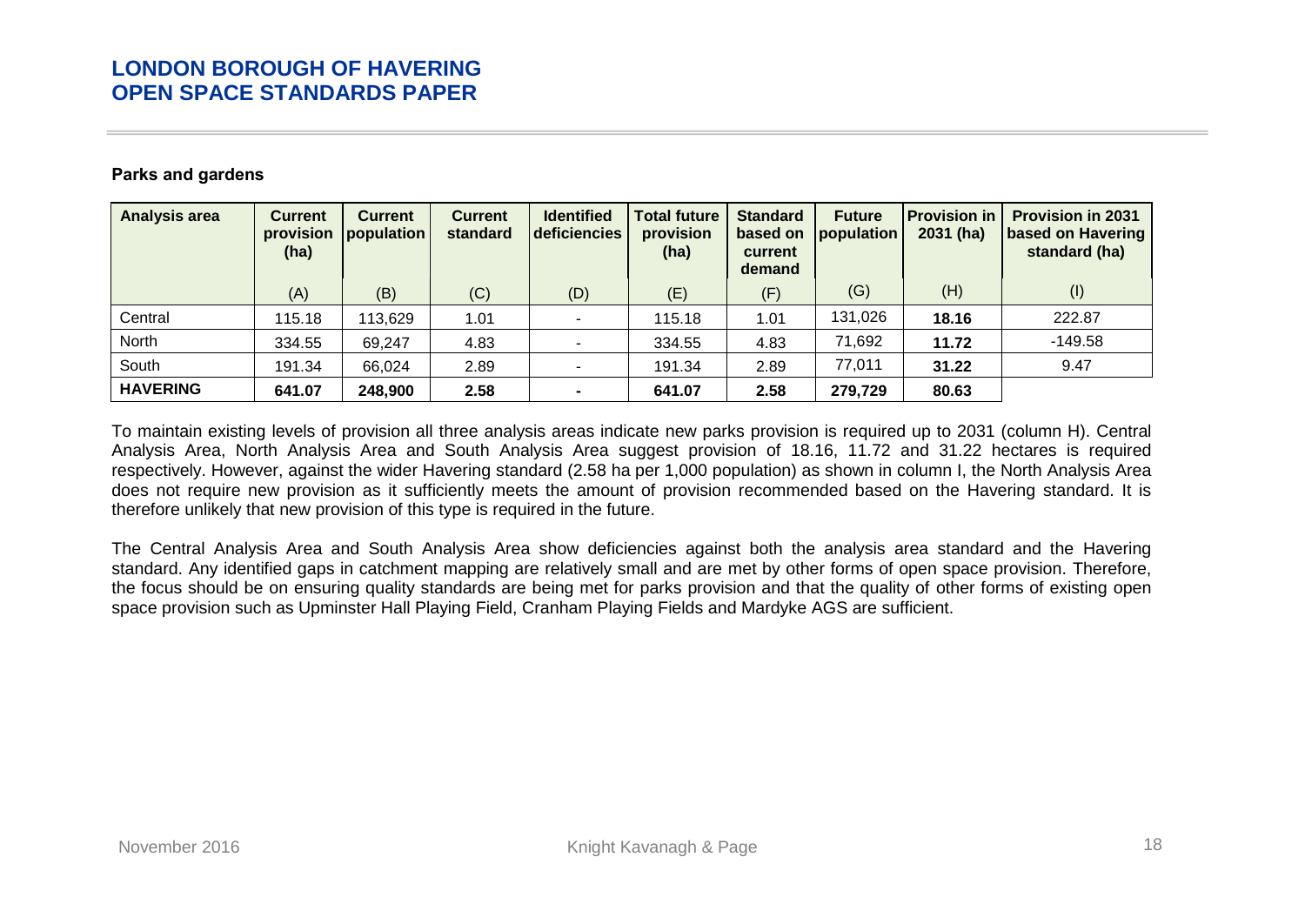#### **Natural and semi-natural**

| <b>Analysis area</b> | <b>Current</b><br>provision<br>(ha) | <b>Current</b><br>population | <b>Current</b><br>standard | <b>Identified</b><br>deficiencies | <b>Total future</b><br>provision<br>(ha) | <b>Standard</b><br>based on<br>current<br>demand | <b>Future</b><br>population | <b>Provision in</b><br>$2031$ (ha) | <b>Provision in 2031</b><br><b>based on Havering</b><br>standard (ha) |
|----------------------|-------------------------------------|------------------------------|----------------------------|-----------------------------------|------------------------------------------|--------------------------------------------------|-----------------------------|------------------------------------|-----------------------------------------------------------------------|
|                      | (A)                                 | (B)                          | (C)                        | (D)                               | (E)                                      | (F)                                              | (G)                         | (H)                                | (1)                                                                   |
| Central              | 177.03                              | 113,629                      | 1.56                       |                                   | 177.03                                   | .56                                              | 131,026                     | 27.37                              | 56.20                                                                 |
| North                | 26.43                               | 69,247                       | 0.38                       |                                   | 26.43                                    | 0.38                                             | 71,692                      | 0.81                               | 101.18                                                                |
| South                | 238.33                              | 66,024                       | 3.61                       |                                   | 238.33                                   | 3.61                                             | 77,011                      | 39.68                              | $-101.25$                                                             |
| <b>HAVERING</b>      | 441.79                              | 248,900                      | 1.77                       |                                   | 441.79                                   | 1.78                                             | 279,729                     | 56.13                              |                                                                       |

All analysis areas indicate new provision of natural and semi-natural greenspace is required up to 2031 (column H). The South Analysis Area highlights the need for a greater amount of provision of 39.68 hectares. However, against the wider Havering standard (1.78 ha per 1,000 population) in column I, the area does not require new provision as it sufficiently meets the amount of provision recommended. It is therefore unlikely that new forms of provision are required in the area.

<span id="page-22-0"></span>The Central and North analysis areas show that new provision is required against the current standard (column H) and the wider Havering standard (column I). However, in both instances the future requirement is considerably less using the analysis area standard (column H).

Given the large amounts of existing natural and semi-natural greenspace already recorded across Havering as well, it is unlikely that new forms of natural and semi-natural greenspace are needed to be sought through developer contributions. The focus for natural provision should be on ensuring quality standards are being met (p8-10). Furthermore, a general consideration for future planning applications may be to ensure natural and semi-natural features are encouraged on new development sites.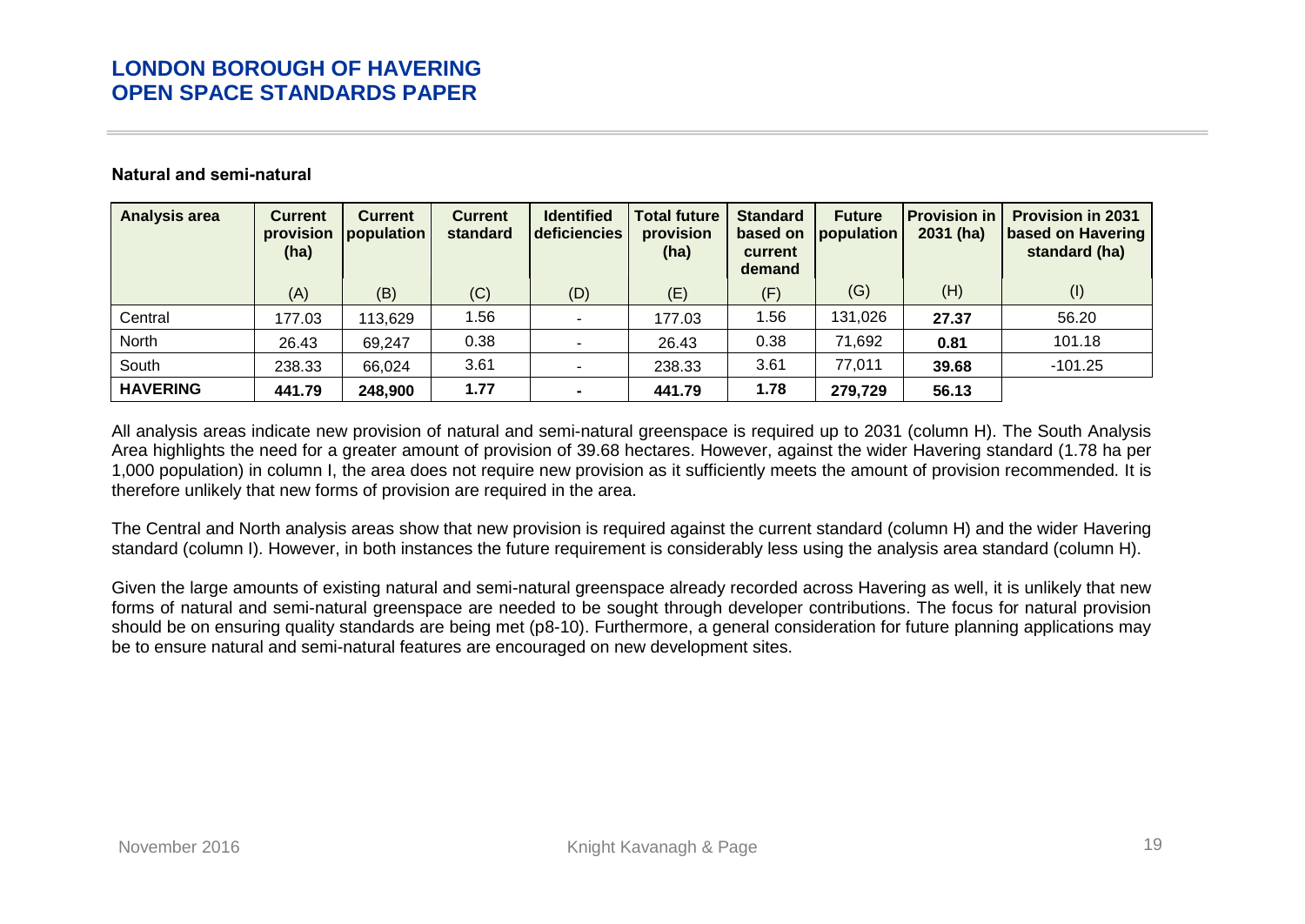### **Amenity greenspace**

| <b>Analysis area</b> | <b>Current</b><br>provision<br>(ha) | <b>Current</b><br>population | <b>Current</b><br>standard | <b>Identified</b><br>deficiencies | <b>Total future</b><br>provision<br>(ha) | <b>Standard</b><br>based on<br>current<br>demand | <b>Future</b><br>population | <b>Provision in</b><br>$2031$ (ha) | <b>Provision in 2031</b><br>based on Havering<br>standard (ha) |
|----------------------|-------------------------------------|------------------------------|----------------------------|-----------------------------------|------------------------------------------|--------------------------------------------------|-----------------------------|------------------------------------|----------------------------------------------------------------|
|                      | (A)                                 | (B)                          | (C)                        | (D)                               | (E)                                      | (F)                                              | (G)                         | (H)                                | (1)                                                            |
| Central              | 44.85                               | 113,629                      | 0.39                       | $\overline{\phantom{a}}$          | 44.85                                    | 0.39                                             | 131,026                     | 6.25                               | 23.28                                                          |
| North                | 47.20                               | 69,247                       | 0.68                       | $\overline{\phantom{a}}$          | 47.20                                    | 0.68                                             | 71,692                      | 1.55                               | $-9.92$                                                        |
| South                | 37.02                               | 66,024                       | 0.56                       | $\overline{\phantom{a}}$          | 37.02                                    | 0.56                                             | 77,011                      | 6.11                               | 3.03                                                           |
| <b>HAVERING</b>      | 129.06                              | 248,900                      | 0.52                       | $\blacksquare$                    | 129.06                                   | 0.52                                             | 279,729                     | 16.40                              |                                                                |

All analysis areas indicate new provision of amenity greenspace is required up to 2031 (column H). The Central Analysis Area and South Analysis Area demonstrate a need for greater future provision against the current standard (column H) with 6.25 and 6.11 hectares required respectively. In the Central Analysis Area this requirement increases against the wider Havering standard (column I).

The North Analysis Area requires 1.55 ha in order to maintain existing levels for the future. However, against the wider Havering standard (0.52 ha per 1,000 population) in column I, the analysis area does not require new provision as it sufficiently meets the amount based on the wider Havering standard.

<span id="page-23-0"></span>Improving the quality of existing provision currently scoring as low for quality and/or value should be considered the priority. Sites helping to serve gaps in other forms of open space provision should especially look to be of a high quality (e.g. Upminster Hall Playing Field, Cranham Playing Fields and Mardyke).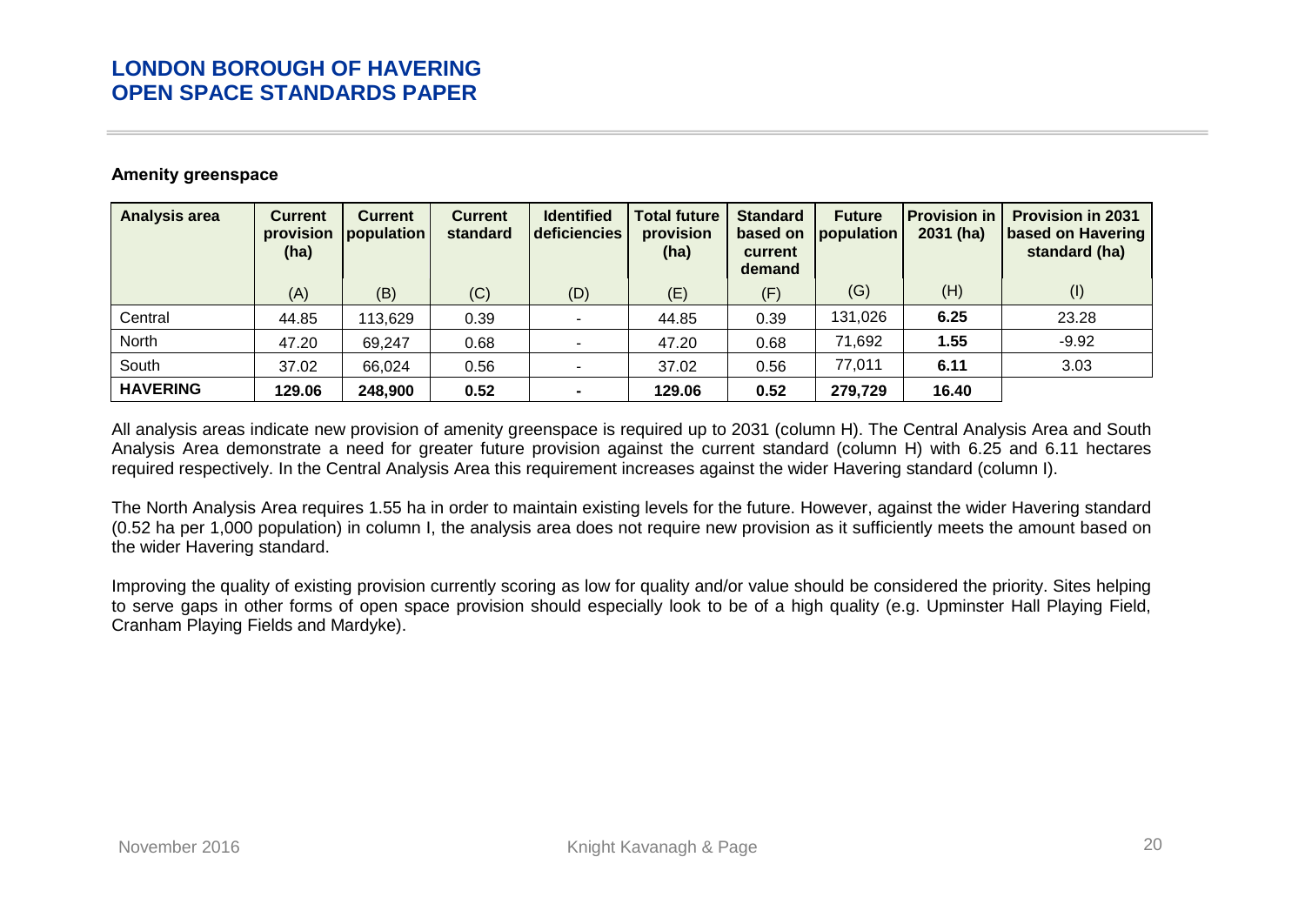| <b>Analysis area</b> | <b>Current</b><br>provision<br>(ha) | <b>Current</b><br>population | <b>Current</b><br>standard | <b>Identified</b><br>deficiencies | <b>Total future</b><br>provision<br>(ha) | <b>Standard</b><br>current<br>demand | <b>Future</b><br>based on population | <b>Provision in</b><br>$2031$ (ha) | <b>Provision in 2031</b><br>based on Havering<br>standard (ha) |
|----------------------|-------------------------------------|------------------------------|----------------------------|-----------------------------------|------------------------------------------|--------------------------------------|--------------------------------------|------------------------------------|----------------------------------------------------------------|
|                      | (A)                                 | (B)                          | (C)                        | (D)                               | (E)                                      | (F)                                  | (G)                                  | (H)                                | (1)                                                            |
| Central              | 2.30                                | 113,629                      | 0.02                       | 0.08                              | 2.38                                     | 0.02                                 | 131,026                              | 0.32                               | 1.63                                                           |
| North                | 1.72                                | 69,247                       | 0.03                       |                                   | 1.72                                     | 0.03                                 | 71,692                               | 0.43                               | 0.46                                                           |
| South                | 2.40                                | 66,024                       | 0.04                       | 0.08                              | 2.48                                     | 0.04                                 | 77,011                               | 0.68                               | $-0.09$                                                        |
| <b>HAVERING</b>      | 6.42                                | 248,900                      | 0.03                       | 0.16                              | 6.58                                     | 0.03                                 | 279,729                              | 1.97                               |                                                                |

### **Provision for children and young people**

All analysis areas indicate new provision for children and young people is required up to 2031 (column H).

The South Analysis Area suggests a greater amount of provision is required with 0.68 hectares against the analysis area standards. However, against the wider Havering standard (0.03 ha per 1,000 population) in column I, the area does not require new provision as it sufficiently meets the amount of provision recommended.

<span id="page-24-0"></span>Due to identified gaps in catchment mapping for the South Analysis Area additional provision should still be sought up to 2031; this is despite provision being sufficient against the wider Havering standard.

A priority should be to address the areas identified as having gaps in provision particularly in the Central and South analysis areas.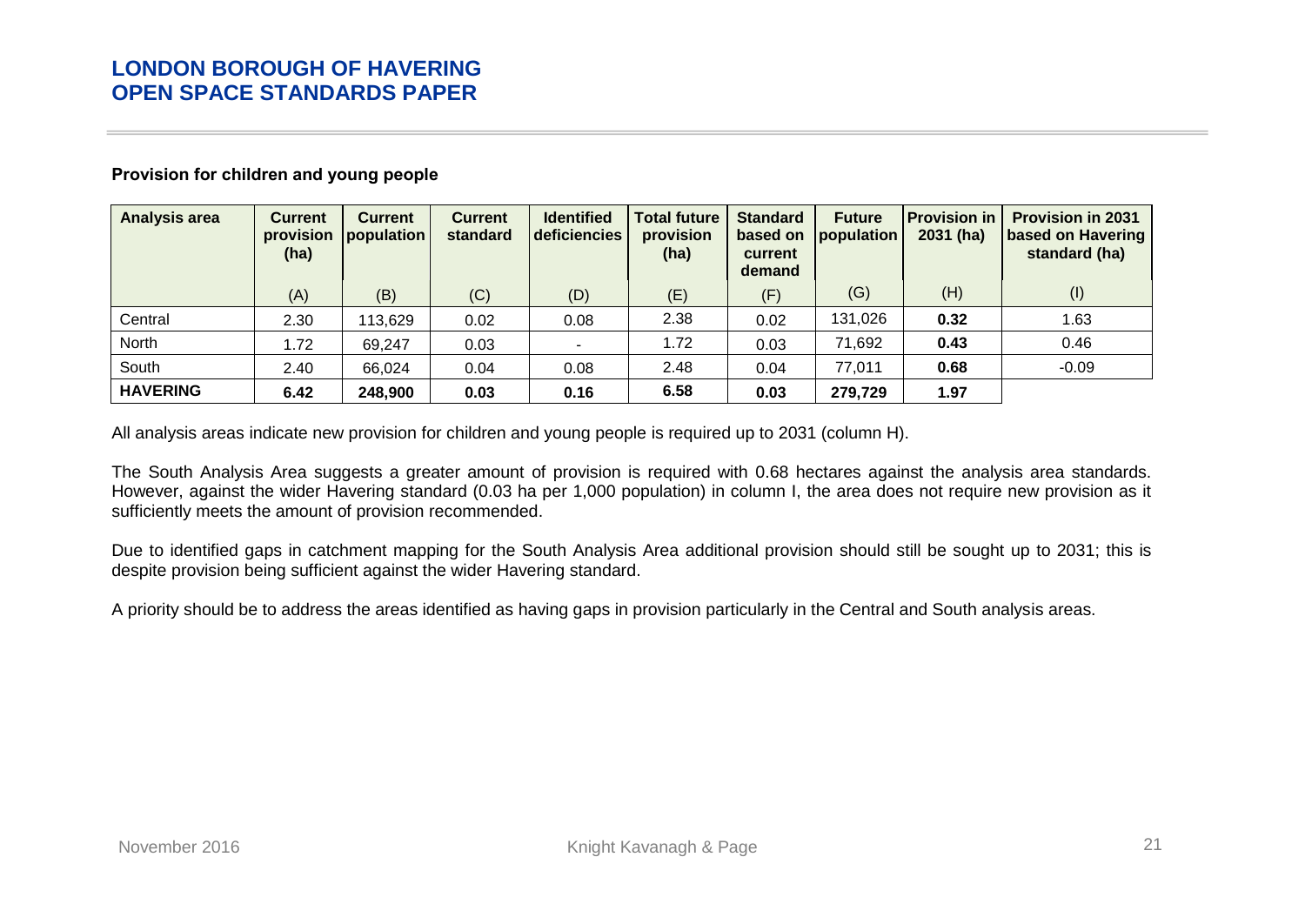### **Allotments**

| <b>Analysis area</b> | <b>Current</b><br>provision<br>(ha) | <b>Current</b><br>population | <b>Current</b><br>standard | <b>Identified</b><br>deficiencies | <b>Total future</b><br>provision<br>(ha) | <b>Standard</b><br>based on<br>current<br>demand | <b>Future</b><br>population | <b>Provision in</b><br>$2031$ (ha) | <b>Provision in 2031</b><br>based on Havering<br>standard (ha) |
|----------------------|-------------------------------------|------------------------------|----------------------------|-----------------------------------|------------------------------------------|--------------------------------------------------|-----------------------------|------------------------------------|----------------------------------------------------------------|
|                      | (A)                                 | (B)                          | (C)                        | (D)                               | (E)                                      | (F)                                              | (G)                         | (H)                                | (1)                                                            |
| Central              | 20.03                               | 113,629                      | 0.18                       | $\overline{\phantom{0}}$          | 20.03                                    | 0.18                                             | 131,026                     | 3.55                               | $-0.38$                                                        |
| North                | 5.02                                | 69,247                       | 0.07                       |                                   | 5.02                                     | 0.07                                             | 71,692                      | 0.00                               | 5.73                                                           |
| South                | 11.89                               | 66,024                       | 0.18                       |                                   | 11.89                                    | 0.18                                             | 77,011                      | 1.97                               | $-0.34$                                                        |
| <b>HAVERING</b>      | 36.94                               | 248,900                      | 0.15                       |                                   | 36.94                                    | 0.15                                             | 279,729                     | 5.02                               |                                                                |

Collectively the Havering area does not meet the suggested standard of 0.25 hectares per 1,000 population from the National Society of Allotment and Leisure Gardeners (NSALG). The North Analysis Area is noticeably below this standard.

There are also waiting lists at existing sites across Havering; suggesting demand for plots is not currently being met by supply.

<span id="page-25-0"></span>It is recommended that waiting list numbers at sites, rather than the application of any standard such as the NSALG standard, may be more appropriate to determine the need for new provision. These will provide a truer reflection to the demand for additional provision.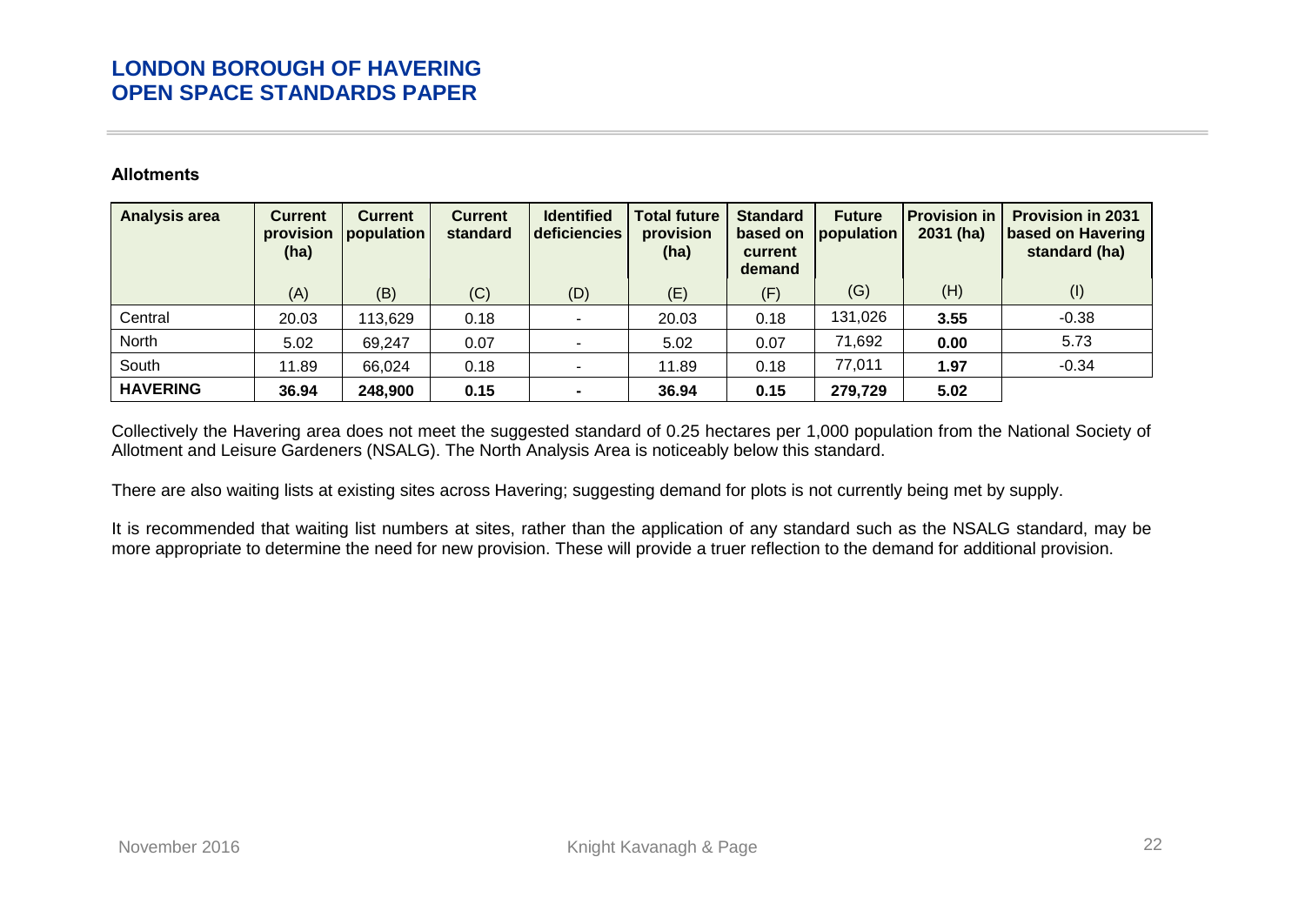### <span id="page-26-0"></span>**POLICY ADVICE AND RECOMMENDATIONS**

The following section provides a summary on the key findings application of the quantity, quality and accessibility standards. It incorporates and recommends what the Council should be seeking to achieve in order to address the issues highlighted.

#### **Overview**

### *Recommendation 1*

*Ensure low quality sites in areas are prioritised for enhancement*

The policy approach to these sites should be to enhance their quality to the applied standards (i.e. high quality). This is especially the case if the site is deemed to be of high value to the local community. Therefore, they should initially be protected, if they are not already so, in order for their quality to be improved.

The policy and implications summary of the quality and value matrix (p8-10) identifies those sites that should be given consideration for enhancement if possible.

It is also important for other low quality sites (that may also score low for value) to be addressed in terms of their quality deficiency if possible.

#### *Recommendation 2*

*Ensure all sites assessed as high for quality and value are protected*

Sites within this category should be viewed as being key forms of open space provision. The quality and value matrix in the Appendix (p30-38) identifies those sites rating high for quality and value. It is important that the Council looks to retain sites of this classification.

#### *Recommendation 3*

 *Sites helping to serve analysis areas identified as having gaps in catchment mapping should be recognised through protection and enhancement* 

The policy and implications summary for the accessibility catchment mapping (p12-13) highlights those sites that help to serve other forms of open space provision in the analysis area they are located.

These sites currently help to meet the identified catchment gaps for other open space typologies. The Council should seek to ensure the role and quality of these sites through greater levels and diverse range of features linked to these types of open space. This is in order to provide a stronger secondary role as well as opportunities associated with other open space types. This will also help to minimise the need for new provision in order to address gaps in catchments.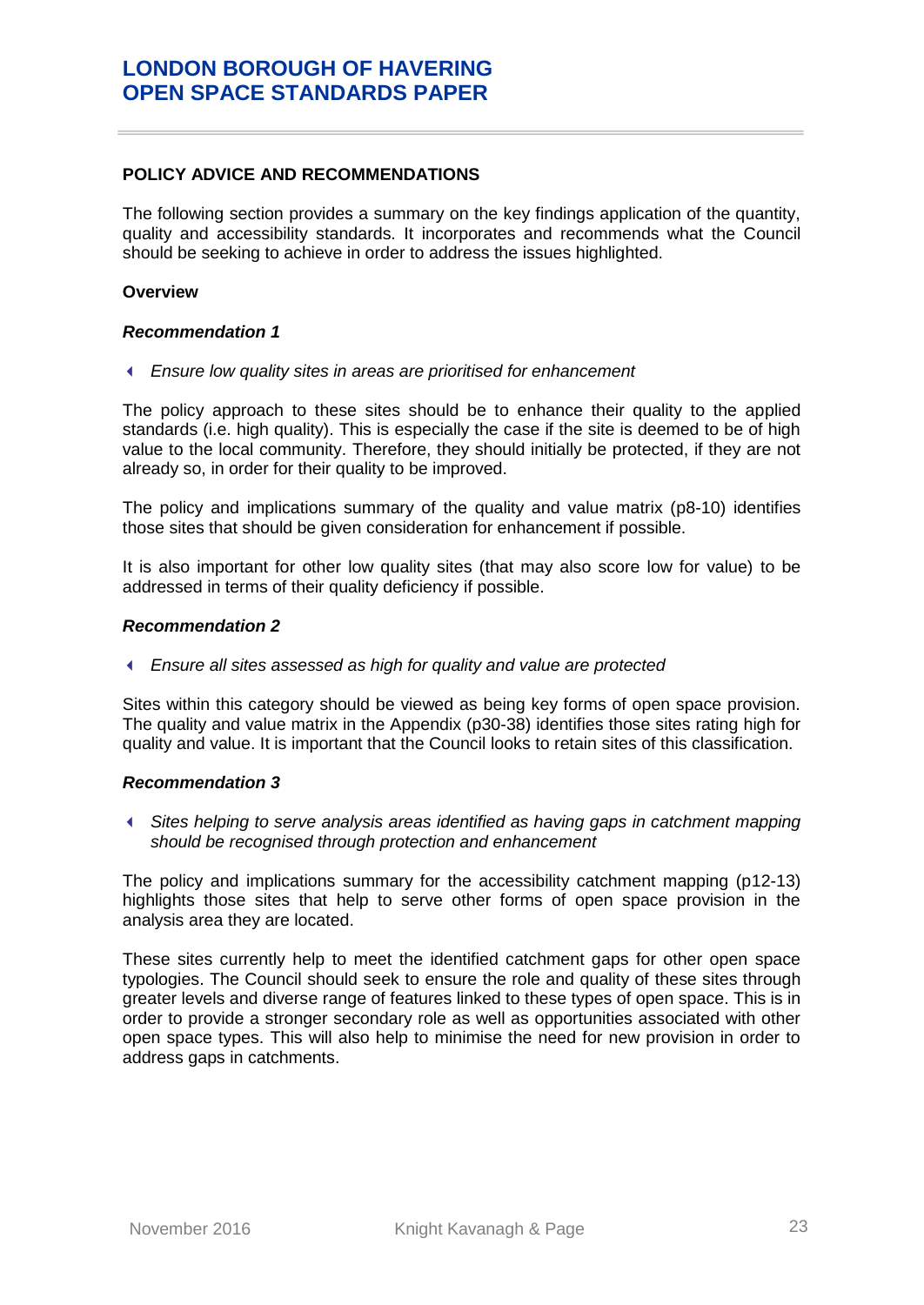#### *Recommendation 4*

 *Recognise areas with surpluses in open space provision and how they may be able to meet other areas of need*

For sites identified as low value and/or low quality and value in areas (p8-10), if no improvements can be made a change of primary typology should be considered. If no shortfall of other open space typologies is noted, or it is not feasible to change the primary typology of the site, then the site may be redundant/ 'surplus to requirements'.

#### *Recommendation 5*

*The need for additional allotment and cemetery provision should be led by demand*

No standards have been set for the provision of cemeteries. Instead provision should be determined by demand for burial space.

In terms of allotments there are waiting lists identified at sites across Havering, suggesting supply is not meeting demand. It is recommended that waiting list numbers, rather than the application of a standard, is more appropriate to determine the need for new provision.

#### **Policy implications**

The following section sets out the policy implications in terms of the planning process in Havering. This is intended to help steer the Council in seeking contributions to the improvement and/or provision of any new forms of open space.

#### **How is provision to be made?**

The requirements for on-site or off-site provision will vary according to the type of open space to be provided. Collecting contributions from developers can be undertaken through the following two processes.

Community Infrastructure Levy (CIL) and Planning Obligations are the two main mechanisms available to the Council to ensure future development addresses any adverse impacts it creates. If required, Planning Conditions can be used to ensure that key requirements are met.

#### *Planning obligations*

Planning Conditions and Obligations (often known as Section 106 Agreements) require individual developments to provide or pay for the provision of development specific infrastructure requirements. They are flexible and deliver a wide range of site and community infrastructure benefits.

A development should make appropriate provision of services, facilities and infrastructure to meet its own needs. Where sufficient capacity does not exist the development should contribute what is necessary, either on-site or by making a financial contribution towards provision elsewhere.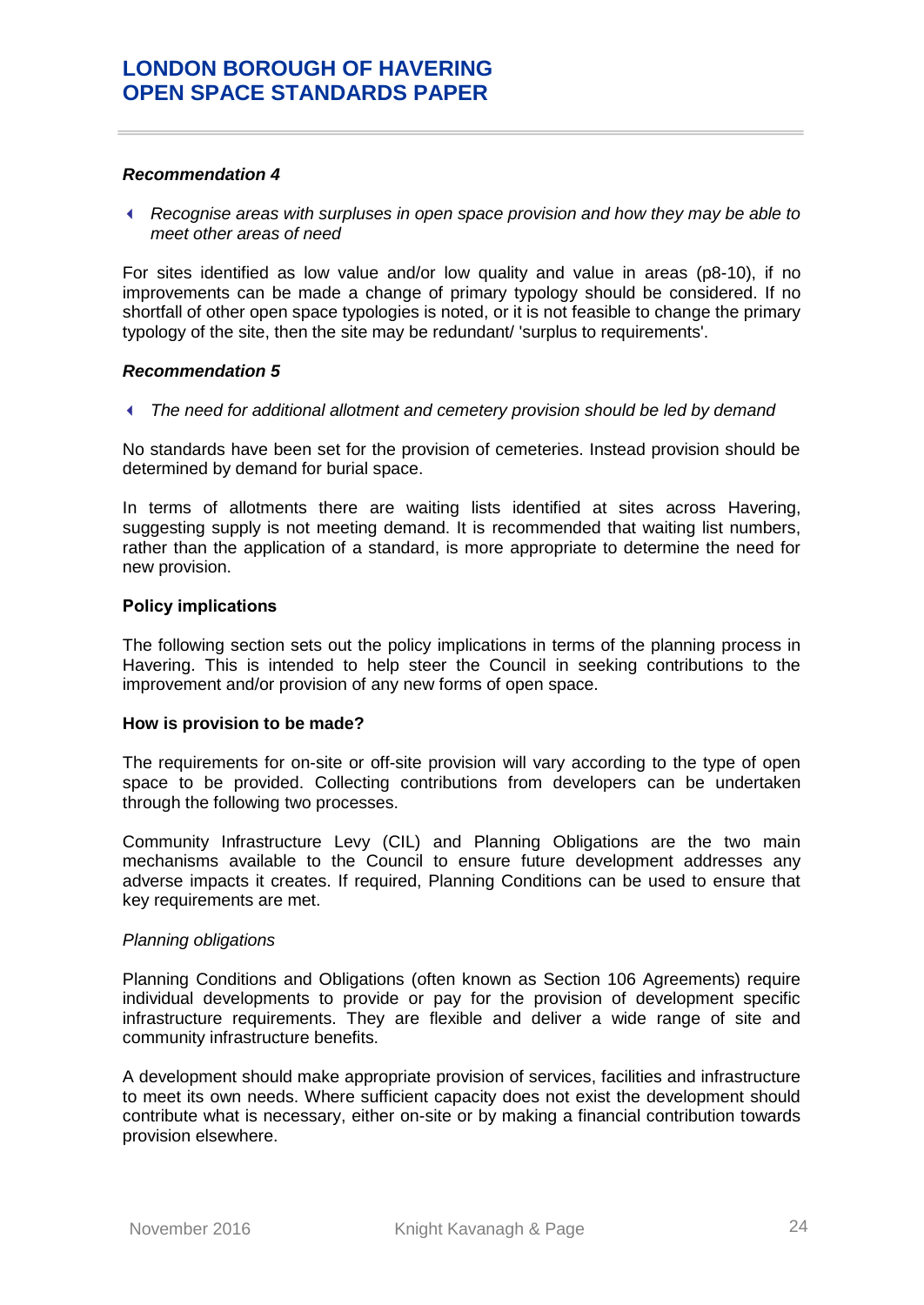#### *Community Infrastructure Levy (CIL)*

The CIL is a newer method of requiring developers to fund infrastructure facilities including open spaces.

It should apply to most new developments and charges are based on the size and type of new development. It will generate funding to deliver a range of Borough wide and local infrastructure projects that support residential and economic growth.

CILs are to be levied on the gross internal floor space of the net additional liable development. The rate at which to charge such developments is set out within a council's Charging Schedule. This will be expressed in £ per  $m^2$ .

#### *Seeking developer contributions*

This document can inform policies and emerging planning documents by assisting in the Council's approach to securing open spaces through new housing development.

The guidance should form the basis for negotiation with developers to secure contributions for the provision of appropriate facilities and their long term maintenance.

#### *Determining contributions*

For planning obligations, the following elements should be considered when establishing whether open space provision is required and whether it should be provided on site:

- Identify a deficit the total amount of open space provision within the locality and whether the amount of provision can contribute to the above quantity standards/levels set for each typology following completion of the development (p17-21).
- whether the locality is within the accessibility catchment standards as set for each open space typology (p12-13).
- whether enhancement of existing provision is required if either or both the quantity and accessibility standards are sufficiently met (p8-10).

In development areas where open space provision is identified as being sufficient in terms of quantity and subsequently, therefore, provision of new open space is not deemed necessary. It may be more suitable to seek contributions for quality improvements and/or new offsite provision in order to address any future demand.

#### *Off site contributions*

In instances where it is not realistic for new provision to be provided on site it may be more appropriate to seek to enhance the existing quality of provision and/or improve access to sites. Standard costs for the enhancement of existing open space and provision of new open spaces should be clearly identified and revised on a regular basis by the Council. A financial contribution should be, for example, required principally but not exclusively for the typologies identified in this document; subject to the appropriate authority providing and managing the forms of open space provision.

The wider benefits of open space sites and features regardless of size should be recognised as a key design principle for any new development. These features and elements can help to contribute to the perception of open space provision in an area.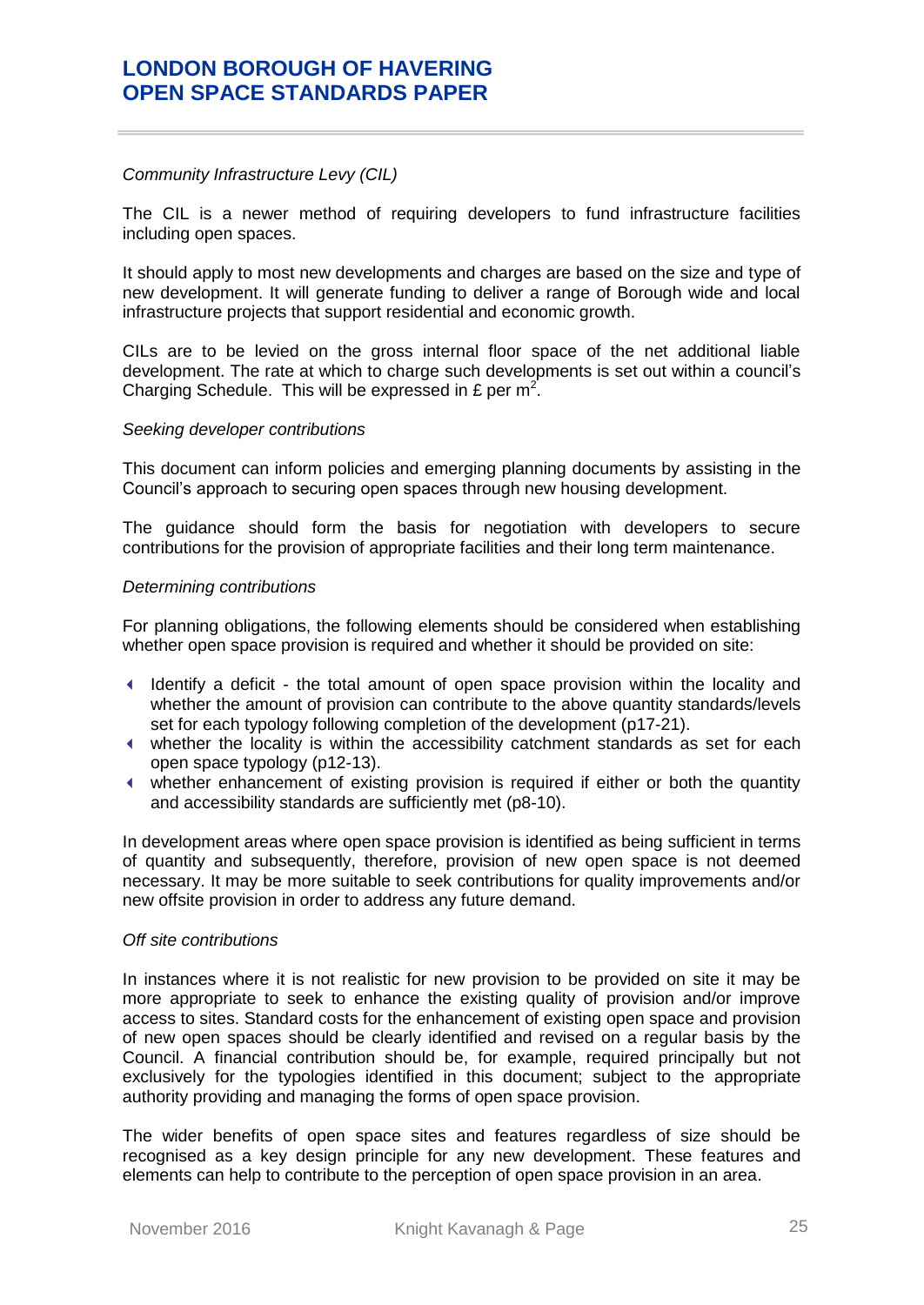At the same time as also ensuring an aesthetically pleasing landscape providing social and health benefits.

The figure below sets out the processes that should be considered when determining developer contributions towards open space, sport and recreation provision.

*Determining s106 developer contributions*

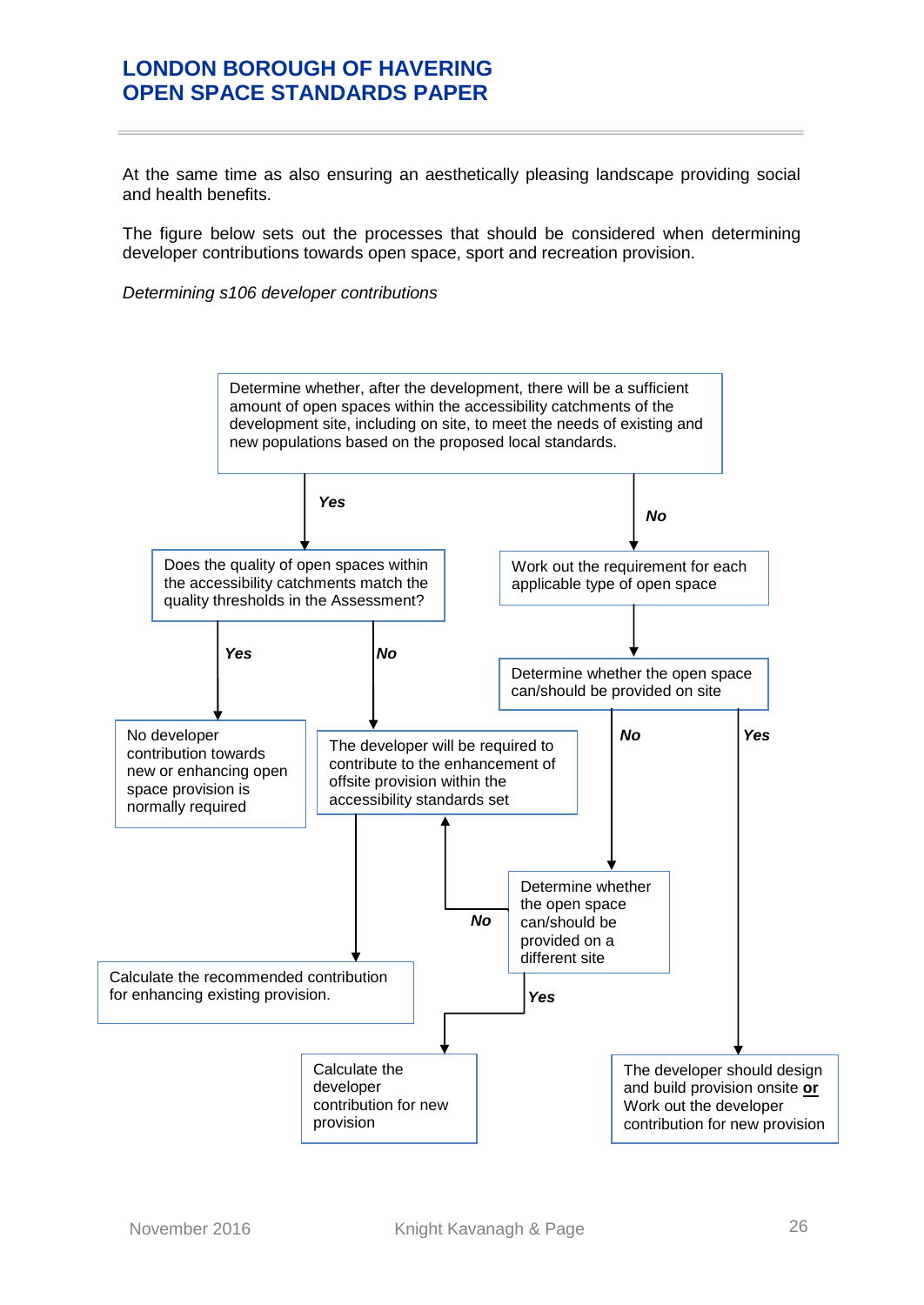#### *Maintenance contributions*

There will be a requirement on developers to demonstrate that where onsite provision is to be provided it will be managed and maintained accordingly. In some instances the site may be adopted by the Council, which will require the developer to submit a sum of money in order to pay the costs of the sites future maintenance. Often the procedure for councils adopting new sites includes:

- The developer being responsible for maintenance of the site for an initial 12 months or a different agreed time period.
- Sums to cover the maintenance costs of a site (once transferred to the Council) should be intended to cover a period between 10 – 20 years.

Calculations to determine the amount of maintenance contributions required should be based on current maintenance costs. The typical maintenance costs for the site should also take into consideration its open space typology and size.

#### *Calculating onsite contributions*

The requirement for open spaces should be based upon the number of persons generated from the net increase in dwellings in the proposed scheme, using the average household occupancy rate of 2.3 persons per dwelling as derived from the Census. On this basis, 1,000 persons at 2.3 persons per household represent 435 dwellings.

The next stage is to calculate the open space requirement by typology per dwelling. This is calculated by multiplying 435 (dwellings) X the appropriate provision per dwelling by typology.

Using amenity greenspace in Central Analysis Area as an example, the recommended standard is 0.39 ha per 1,000 population (3,900 sq. metres per 1,000 population) or 435 dwellings. Therefore, by dividing 3,900 sq. metres by 435 dwellings a requirement for 9 sq. metres of amenity greenspace per dwelling is obtained.

#### *Equipped play areas recommendation*

Residential developments should normally be required to meet the need for play provision generated by the development on site, either as an integral part of the design, or through payment of a development contribution which will be used to install or upgrade play facilities in the vicinity of a proposed development.

Whilst the norm has been to expect provision to be made on site, consideration needs to be given to the feasibility of provision.

The Fields in Trust (FIT) recommended minimum area of a formal LAP (Local Area for Play) is approximately 0.01ha, or 100 sq. metres (0.01ha). Similarly, the FIT recommended area of a formal LEAP (Local Equipped Area for Play) is approximately 0.04 hectares, or 400 sq. metres per 1,000 population. Therefore, a significant amount of new housing in a development would be required to warrant on-site provision of formal children's play space.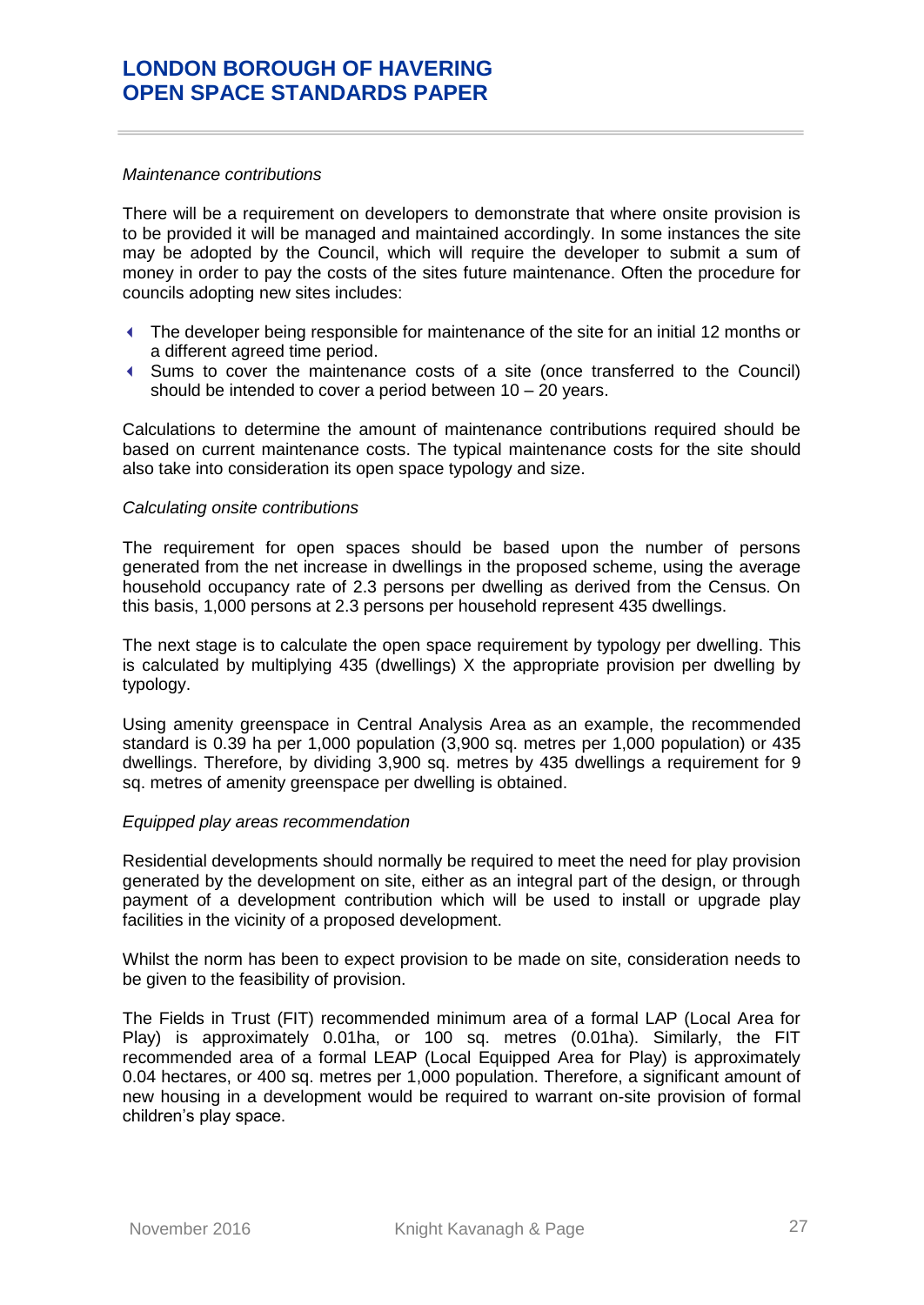This means that for a significant number of development sites, formal children's play space provision should take the form of developer contributions to up-grade local equipped children's play facilities in the vicinity of the development. However, informal provision may still need to be made on site in locations where the nearest existing play provision is deemed too far away.

The extent to which the amount of the required provision should be made on site by way of informal provision would be determined on a case by case basis subject to site size, shape, topography, the risk of conflict with existing neighbouring residential properties and feasibility. Any informal provision can include useable informal grassed areas but should not include landscaping areas as these are regarded as formal provision.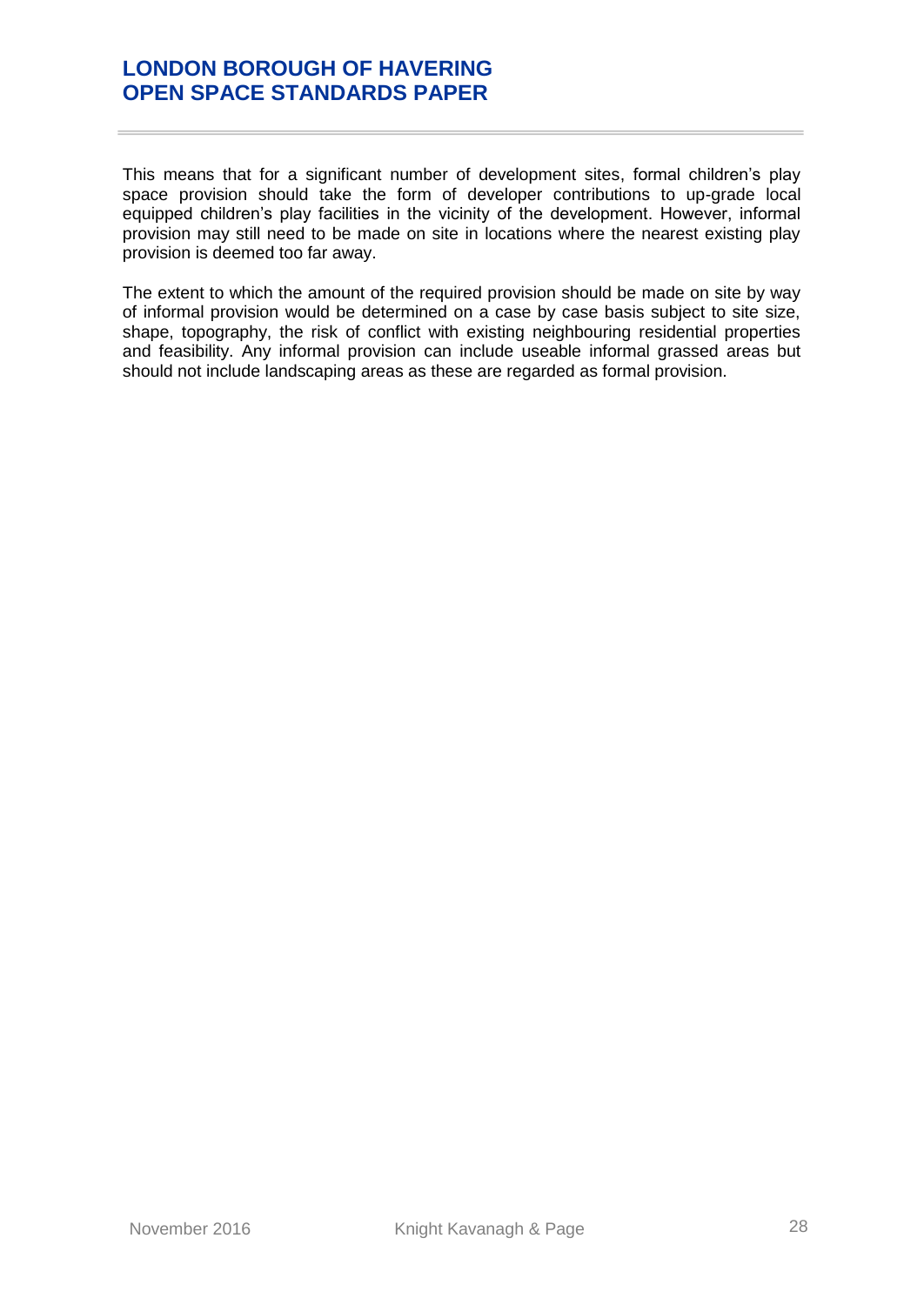### <span id="page-32-0"></span>**APPENDIX ONE**

### <span id="page-32-1"></span>**Quality and Value matrix**

Assessing the quality and value of open spaces is used to identify those sites which should be given the highest level of protection by the planning system, those which require enhancement in some way and those which may be redundant in terms of their present purpose. Further guidance on the quality and value matrix is set out on p7.

### *Central*

|       | <b>Allotments</b> |                                      |                                      |  |  |
|-------|-------------------|--------------------------------------|--------------------------------------|--|--|
|       |                   |                                      | Quality                              |  |  |
|       |                   | <b>High</b>                          | Low.                                 |  |  |
|       |                   | <b>Grey Towers North Allotments</b>  | <b>Strathmore Gardens Allotments</b> |  |  |
|       |                   | <b>Grey Towers South Allotments</b>  | <b>Macon Way Allotments</b>          |  |  |
|       |                   | <b>Church Road Allotments</b>        |                                      |  |  |
|       | <b>High</b>       | <b>Maylands Allotments</b>           |                                      |  |  |
| Value |                   | <b>Uphavering Terrace Allotments</b> |                                      |  |  |
|       |                   | Archibald Road Allotments            |                                      |  |  |
|       |                   | <b>Heath Park Allotments</b>         |                                      |  |  |
|       |                   | <b>MacDonald Avenue Allotments</b>   |                                      |  |  |
|       | Low               |                                      |                                      |  |  |

*Figure 2: Central Quality and Value Matrix*

| <b>Amenity greenspace</b> |             |                                                                                                                                                                                                                                    |                                                                                                                                                                                      |
|---------------------------|-------------|------------------------------------------------------------------------------------------------------------------------------------------------------------------------------------------------------------------------------------|--------------------------------------------------------------------------------------------------------------------------------------------------------------------------------------|
| Quality                   |             |                                                                                                                                                                                                                                    |                                                                                                                                                                                      |
|                           |             | <b>High</b>                                                                                                                                                                                                                        | Low                                                                                                                                                                                  |
| Value                     | <b>High</b> | <b>Bancroft Chase Open Space</b><br>Romford Ice Rink*<br>Upminster Hall Playing Fields<br>Painsbrook Open Space<br><b>Queens Theatre Grounds</b><br>Painsbrook Open Space<br>Cranham Playing Fields<br>Park Lane Recreation Ground | Dickens Way Open Space<br><b>Jutsums Recreation Ground</b>                                                                                                                           |
|                           | Low         |                                                                                                                                                                                                                                    | Chadwick Drive Flood Lagoon<br>Rush Green Open Space<br>A12/Whitelands Way Bund<br>Sunflower Way Flood Lagoon<br>The Dell<br>Lilliput Road Open Space<br><b>Elliot Playing Field</b> |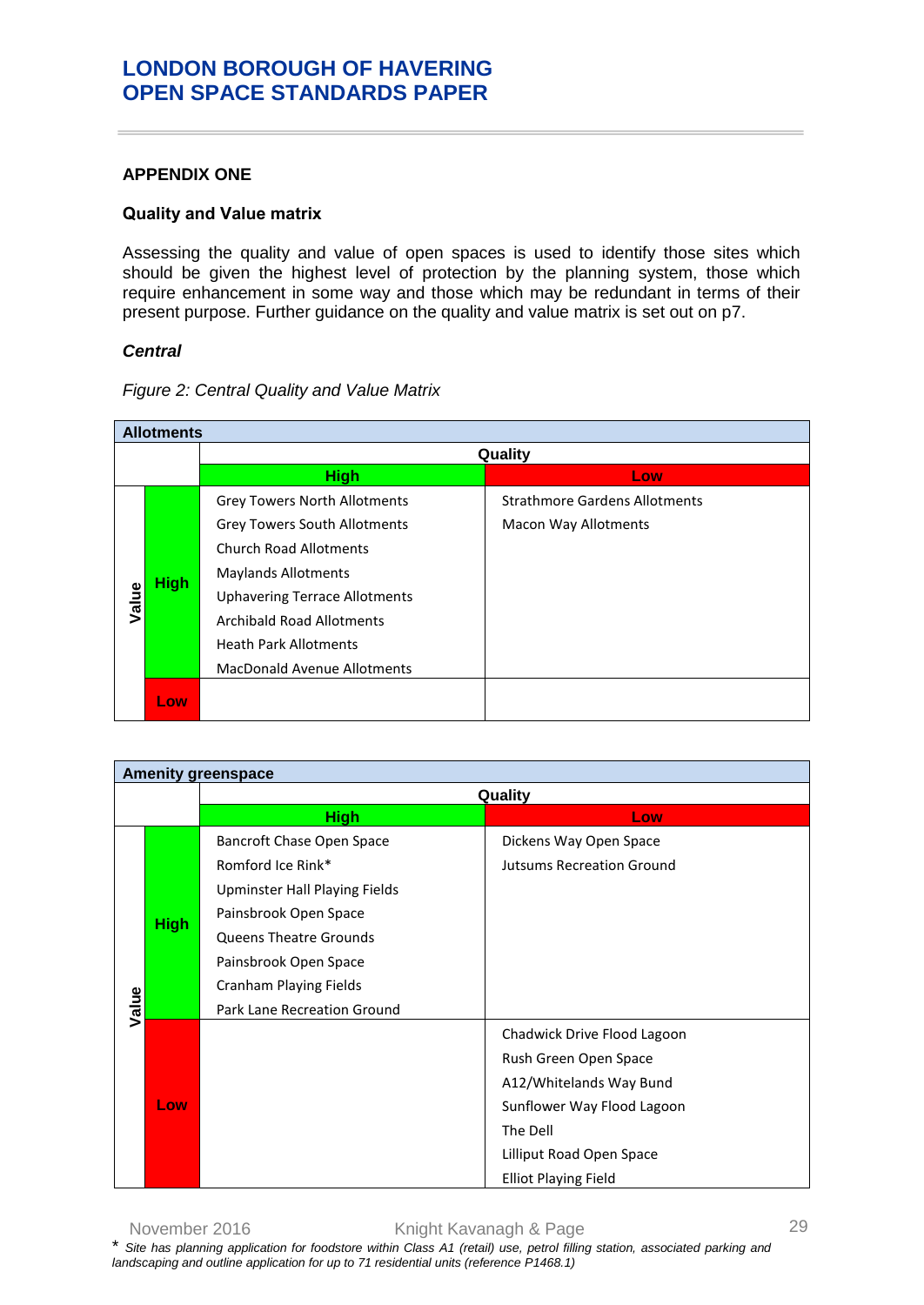|       | Natural and semi-natural greenspace |                                                                                                                          |           |  |  |
|-------|-------------------------------------|--------------------------------------------------------------------------------------------------------------------------|-----------|--|--|
|       |                                     | Quality                                                                                                                  |           |  |  |
|       |                                     | <b>High</b>                                                                                                              | Low       |  |  |
| Value | <b>High</b>                         | <b>Tylers Common</b><br><b>Harold Court Woods</b><br>Tyler Woods<br>Jackson's Wood<br>Folkes Lane Woodland<br>Pages Wood |           |  |  |
|       | Low                                 |                                                                                                                          | The Chase |  |  |

|       | <b>Parks and Gardens</b> |                                                                                                                                                                                                                                    |                      |  |
|-------|--------------------------|------------------------------------------------------------------------------------------------------------------------------------------------------------------------------------------------------------------------------------|----------------------|--|
|       |                          | Quality                                                                                                                                                                                                                            |                      |  |
|       |                          | <b>High</b>                                                                                                                                                                                                                        | Low                  |  |
| Value | <b>High</b>              | Romford Library Gardens<br>Haynes Park<br>Harrow Lodge Park<br>Langtons Gardens<br><b>St Andrews Park</b><br><b>Cottons Park</b><br><b>Coronation Gardens</b><br>Lodge Farm Park<br><b>Harold Wood Park</b><br><b>Hylands Park</b> | <b>Grenfell Park</b> |  |
|       | Low <sub>1</sub>         |                                                                                                                                                                                                                                    | Havering Well Garden |  |

|       | Provision for children and young people |                                             |                                  |  |
|-------|-----------------------------------------|---------------------------------------------|----------------------------------|--|
|       |                                         | Quality                                     |                                  |  |
|       |                                         | <b>High</b>                                 | Low                              |  |
|       |                                         | Haynes Park                                 | <b>Bancroft Chase Playsite</b>   |  |
|       |                                         | Harrow Lodge Park                           | <b>Jutsums Recreation Ground</b> |  |
|       |                                         | Harrow Lodge Park                           | <b>Fleet Close Playsite</b>      |  |
|       |                                         | Harrow Lodge Park                           |                                  |  |
| Value | <b>High</b>                             | Upminster Hall Playing Field                |                                  |  |
|       |                                         | <b>St Andrews Park</b>                      |                                  |  |
|       |                                         | <b>Cottons Park</b><br><b>Grenfell Park</b> |                                  |  |
|       |                                         | Lodge Farm Park                             |                                  |  |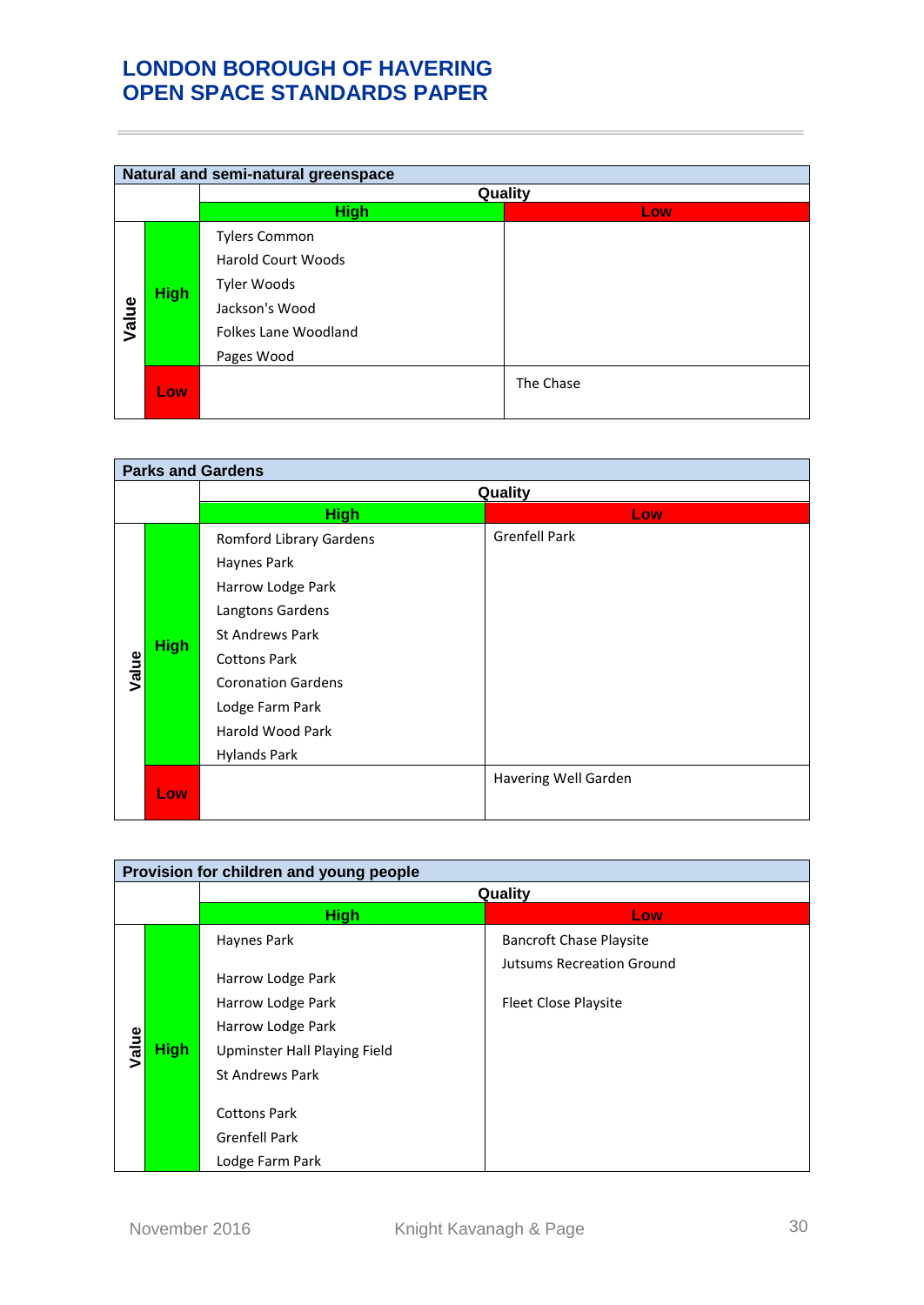| Provision for children and young people |                                |         |
|-----------------------------------------|--------------------------------|---------|
|                                         |                                | Quality |
|                                         | <b>High</b>                    | Low     |
|                                         | Painbrook Adventure Playground |         |
|                                         | Oldchurch Park Play site       |         |
|                                         | <b>Cranham Playing Fields</b>  |         |
|                                         | Harold Wood Park               |         |
|                                         | Park Lane Recreation Ground    |         |
|                                         | <b>Hylands Park</b>            |         |
|                                         | Haynes Park                    |         |
|                                         |                                |         |
|                                         | Harrow Lodge Park              |         |
|                                         | Harrow Lodge Park              |         |
|                                         | Harrow Lodge Park              |         |
|                                         | Upminster Hall Playing Field   |         |
|                                         | <b>St Andrews Park</b>         |         |
|                                         | <b>Cottons Park</b>            |         |
|                                         | <b>Grenfell Park</b>           |         |
|                                         | Lodge Farm Park                |         |
|                                         | Painbrook Adventure Playground |         |
|                                         | Oldchurch Park Play site       |         |
|                                         | <b>Cranham Playing Fields</b>  |         |
|                                         | Harold Wood Park               |         |
|                                         | Park Lane Recreation Ground    |         |
|                                         | <b>Hylands Park</b>            |         |
| Low                                     |                                |         |
|                                         |                                |         |

### *North*

|       | <b>Allotments</b> |                                     |                                   |  |  |
|-------|-------------------|-------------------------------------|-----------------------------------|--|--|
|       |                   | Quality                             |                                   |  |  |
|       |                   | <b>High</b>                         | Low                               |  |  |
|       |                   | <b>Chase Cross Road Allotments</b>  | <b>Robin Close Allotments</b>     |  |  |
|       |                   | <b>Keats Avenue Allotments</b>      | <b>Havering Grange Allotments</b> |  |  |
|       | <b>High</b>       | <b>Chelmsford Avenue Allotments</b> |                                   |  |  |
| Value |                   | Saffron Road Allotments             |                                   |  |  |
|       |                   | White Hart Lane Allotments          |                                   |  |  |
|       | Low               |                                     |                                   |  |  |

### *Figure 3: North Quality and Value Matrix*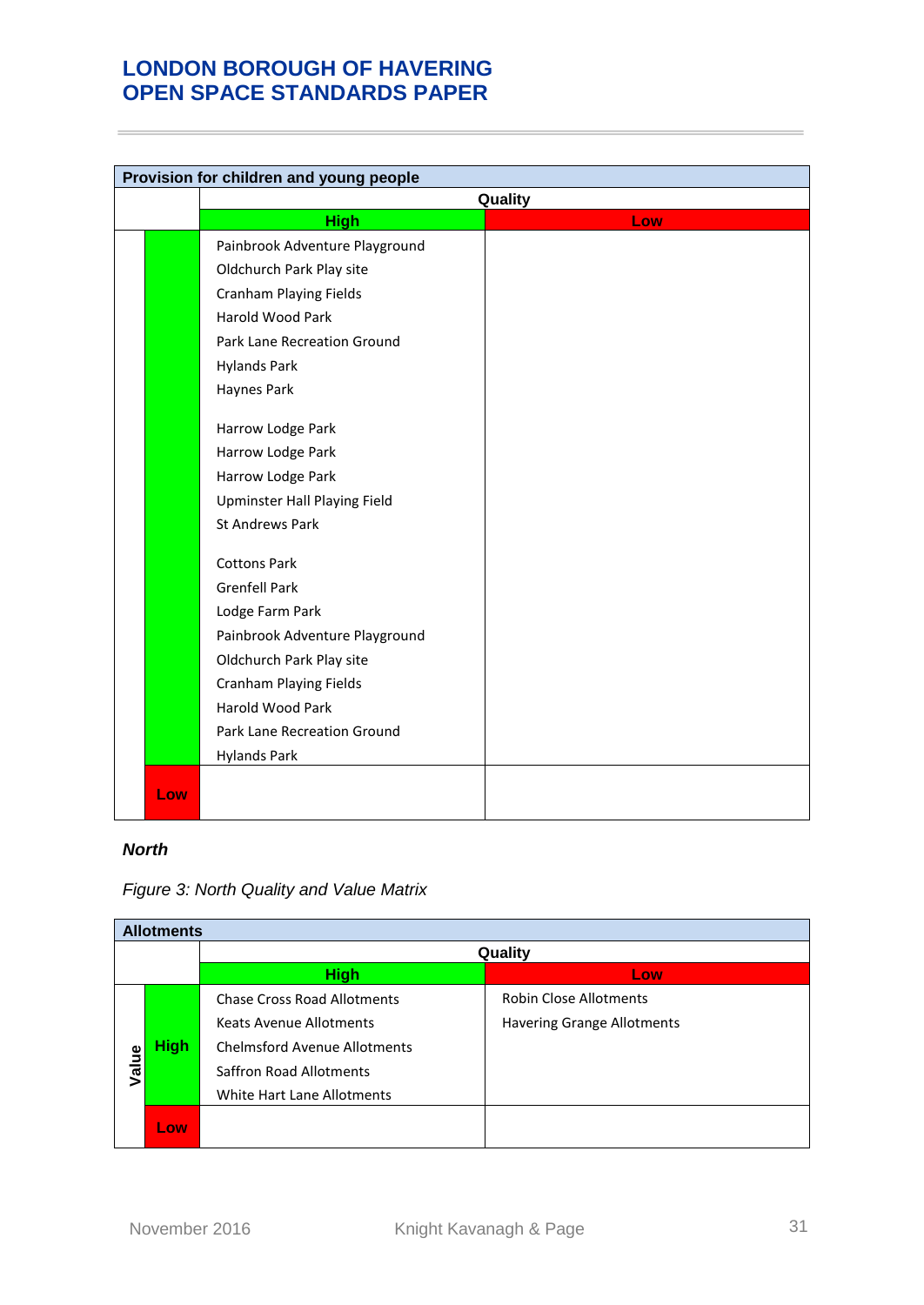|       | <b>Amenity greenspace</b> |                                      |                                |  |
|-------|---------------------------|--------------------------------------|--------------------------------|--|
|       |                           | Quality                              |                                |  |
|       |                           | <b>High</b>                          | Low.                           |  |
|       |                           | <b>Collier Row Recreation Ground</b> | Priory Road Open Space         |  |
|       |                           | Central Park Leisure                 | Farringdon Avenue Flood Lagoon |  |
|       | <b>High</b>               | Chelmsford Avenue Play site          | Chudleigh Road Open Space      |  |
|       |                           | St Neots Adventure Playground        | <b>Broxhill Centre</b>         |  |
|       |                           | Havering Playing Field               |                                |  |
| Value |                           | North Hill Recreation Ground         |                                |  |
|       |                           | Myrtle Road/Chatteris Avenue OS      |                                |  |
|       |                           | King Georges Playing Field           |                                |  |
|       |                           | Havering Village Green               |                                |  |
|       | Low                       |                                      | Sheffield Drive Open Space     |  |
|       |                           |                                      | Keats Avenue                   |  |

|       | Natural and semi-natural greenspace |             |                                |  |
|-------|-------------------------------------|-------------|--------------------------------|--|
|       |                                     |             | Quality                        |  |
|       |                                     | <b>High</b> | Low                            |  |
|       |                                     |             | Duck Wood                      |  |
|       |                                     |             | Hatters Wood                   |  |
|       | <b>High</b>                         |             | Shoulder of Mutton Wood        |  |
| Value |                                     |             | Sage Wood                      |  |
|       |                                     |             | <b>Stratton Wood</b>           |  |
|       |                                     |             | <b>Straight Road Woodlands</b> |  |
|       | Low                                 |             | <b>Haunted House Woods</b>     |  |

|       | <b>Parks and gardens</b> |                              |         |  |  |
|-------|--------------------------|------------------------------|---------|--|--|
|       |                          |                              | Quality |  |  |
|       |                          | <b>High</b>                  | Low     |  |  |
|       |                          | <b>Havering Country Park</b> |         |  |  |
|       |                          | <b>Bedfords Park</b>         |         |  |  |
|       | <b>High</b>              | <b>Central Park</b>          |         |  |  |
|       |                          | Raphaels Park                |         |  |  |
| Value |                          | Dagnam Park                  |         |  |  |
|       |                          | Lawns Park                   |         |  |  |
|       |                          | <b>Rise Park</b>             |         |  |  |
|       | Low                      |                              |         |  |  |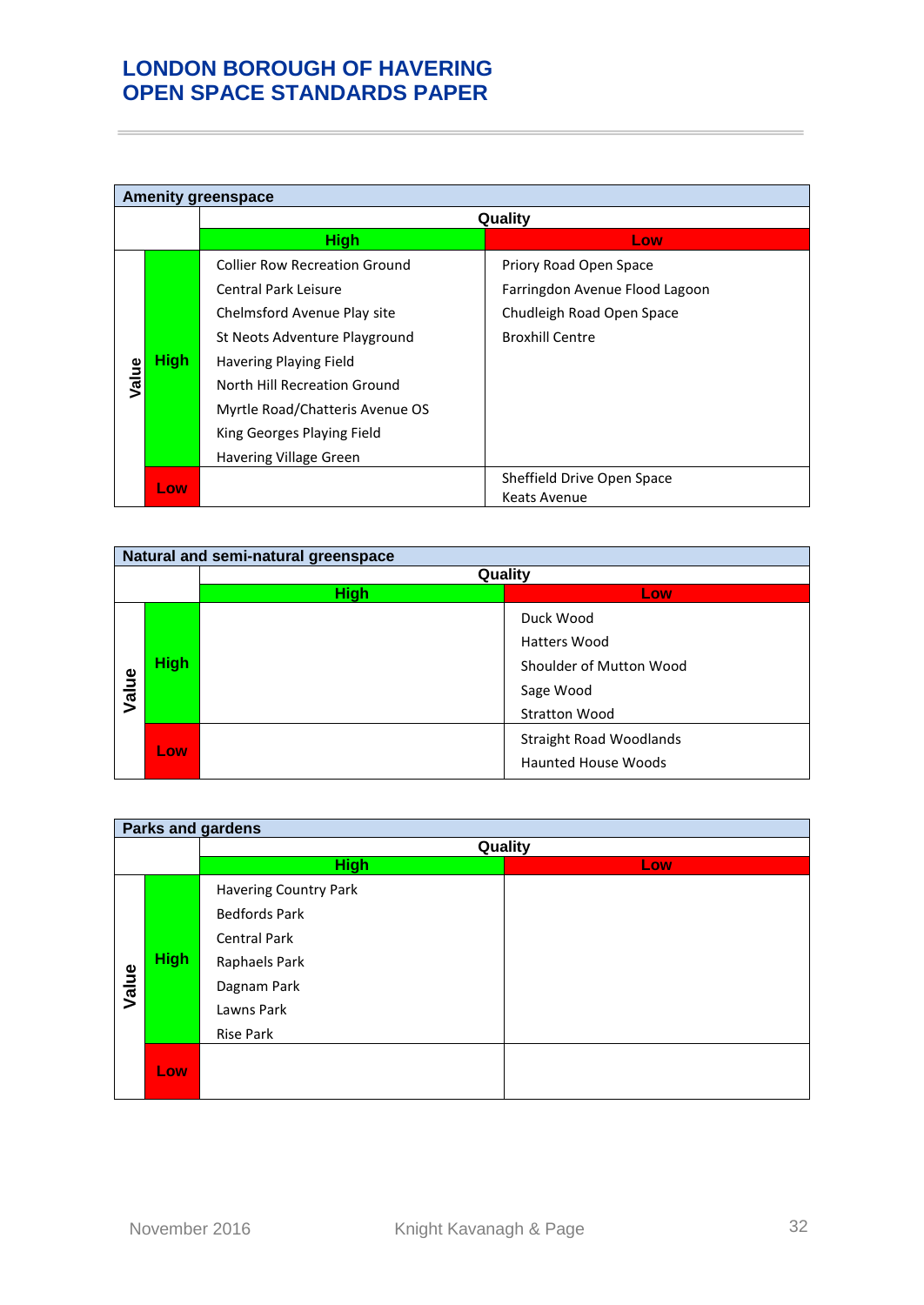|       | Provision for children and young people |                                                       |                                                             |  |
|-------|-----------------------------------------|-------------------------------------------------------|-------------------------------------------------------------|--|
|       |                                         |                                                       | Quality                                                     |  |
|       |                                         | <b>High</b>                                           | Low                                                         |  |
|       |                                         | Forest Row Play site<br>Chelmsford Avenue Play        | <b>Collier Row Recreation Ground</b><br>St Neots Open Space |  |
|       | <b>High</b>                             | <b>Central Park</b><br>Raphael Park                   | Myrtle Road                                                 |  |
| Value |                                         | King Georges Playing Field<br>Lawns Park<br>Rise Park |                                                             |  |
|       | Low.                                    |                                                       |                                                             |  |

### *South*

## *Figure 4: South Quality and Value Matrix*

|       | <b>Allotments</b> |                                                                                                                                                     |     |  |
|-------|-------------------|-----------------------------------------------------------------------------------------------------------------------------------------------------|-----|--|
|       |                   | Quality                                                                                                                                             |     |  |
|       |                   | <b>High</b>                                                                                                                                         | Low |  |
| Value | <b>High</b>       | <b>Stewart Avenue Allotments</b><br><b>Bretons Farm Allotments</b><br>Dunningford Allotment Site<br><b>Ashvale Gardens</b><br>Mungo Park Allotments |     |  |
|       | Low               |                                                                                                                                                     |     |  |

| <b>Amenity greenspace</b> |             |                                  |                             |
|---------------------------|-------------|----------------------------------|-----------------------------|
|                           |             | Quality                          |                             |
|                           |             | <b>High</b>                      | Low <sub>1</sub>            |
|                           |             | <b>Brittons Playing Field</b>    | Ockendon Road Verge         |
|                           |             | <b>Rainham Recreation Ground</b> | The Glens Play site Rainham |
|                           |             | Hacton Parkway                   |                             |
|                           |             | Brookway Play site               |                             |
|                           | <b>High</b> | Louis Marchasi (Maybank)         |                             |
| Value                     |             | Gaynes Parkway                   |                             |
|                           |             | Mardyke Adventure Playground     |                             |
|                           |             | Windmill Field                   |                             |
|                           |             | Lessa Open Space                 |                             |
|                           |             |                                  | The Glen, Elm Park          |
|                           | Low         |                                  | <b>Stirling Close</b>       |
|                           |             |                                  | <b>Briscoe Road Verge</b>   |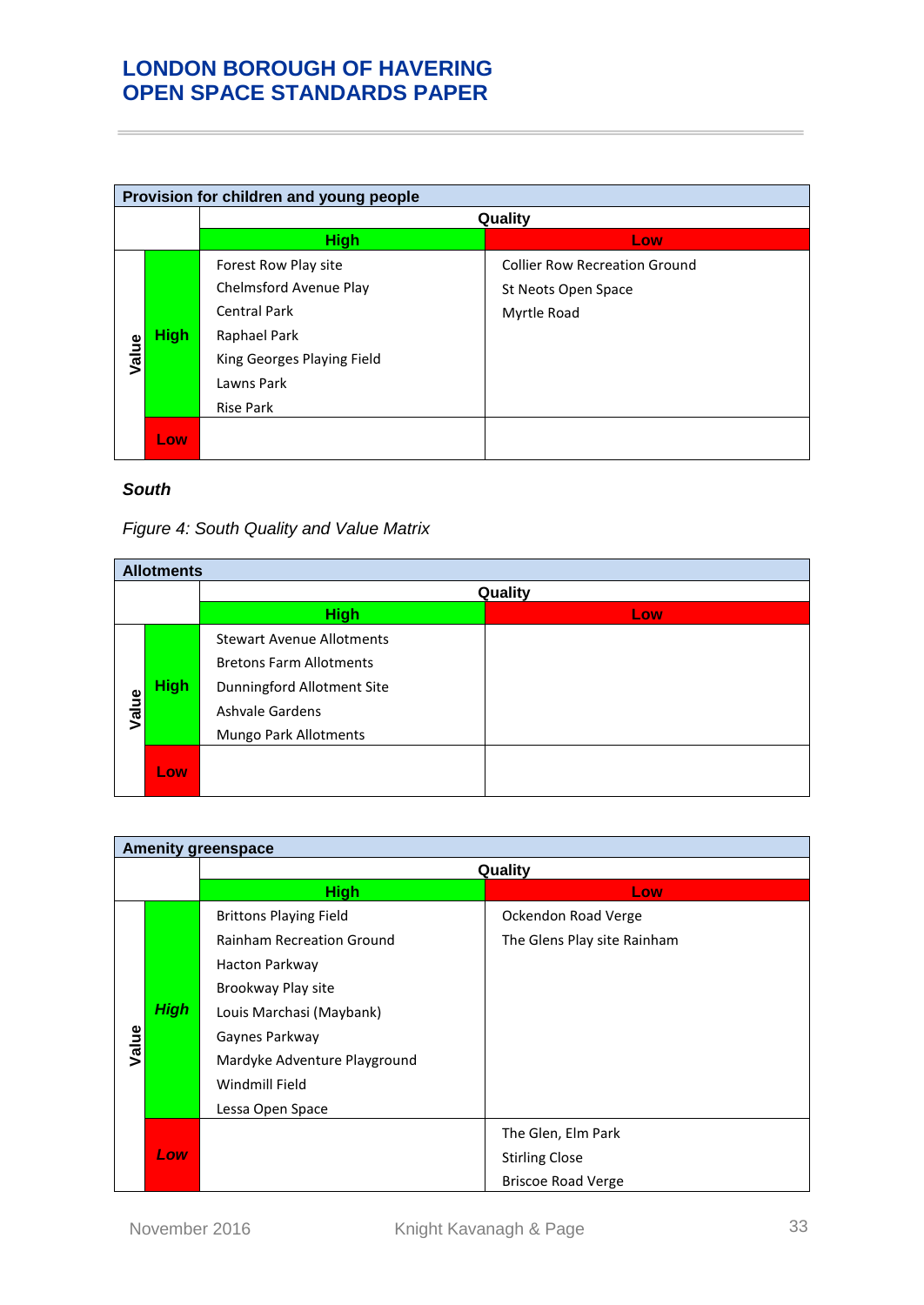| <b>Amenity greenspace</b> |         |                       |  |
|---------------------------|---------|-----------------------|--|
|                           | Quality |                       |  |
|                           | Hiah    | Low                   |  |
|                           |         | Rainham Creeksid Path |  |
|                           |         | Maytree Close         |  |

| Natural and semi-natural greenspace |             |                                                                                                                                                                                                     |     |
|-------------------------------------|-------------|-----------------------------------------------------------------------------------------------------------------------------------------------------------------------------------------------------|-----|
|                                     |             | Quality                                                                                                                                                                                             |     |
|                                     |             | <b>High</b>                                                                                                                                                                                         | Low |
| Value                               | <b>High</b> | <b>Suttons Parkway</b><br>Abbey Wood Open Space<br>New Road Rainham<br>Parklands Open Space<br>Ingrebourne Hill<br>Cely Woods<br><b>Bonnets Wood</b><br>Broadfields & Thames Chase Forest<br>Centre |     |
|                                     | Low         |                                                                                                                                                                                                     |     |

| <b>Parks and gardens</b> |             |                                                                                                                 |     |
|--------------------------|-------------|-----------------------------------------------------------------------------------------------------------------|-----|
|                          |             | Quality                                                                                                         |     |
|                          |             | <b>High</b>                                                                                                     | Low |
| Value                    | <b>High</b> | Hornchurch C.P.<br>Clockhouse Gardens<br><b>Upminster Park</b><br>Spring Farm Park<br>Belhus Woods Country Park |     |
|                          | Low         |                                                                                                                 |     |

| Provision for children and young people |             |                                                                                                                                                                                                               |                                                 |
|-----------------------------------------|-------------|---------------------------------------------------------------------------------------------------------------------------------------------------------------------------------------------------------------|-------------------------------------------------|
|                                         |             | Quality                                                                                                                                                                                                       |                                                 |
|                                         |             | <b>High</b>                                                                                                                                                                                                   | Low                                             |
| Value                                   | <b>High</b> | <b>Brittons Playing Field</b><br><b>Rainham Recreation Ground</b><br>Hornchurch Country Park<br><b>Upminster Park</b><br>The Glen Rainham<br>Hacton Parkway<br>Louis Marchesi Play site<br>Mardyke Open Space | Whybridge Close Play site<br>Brookway Play site |